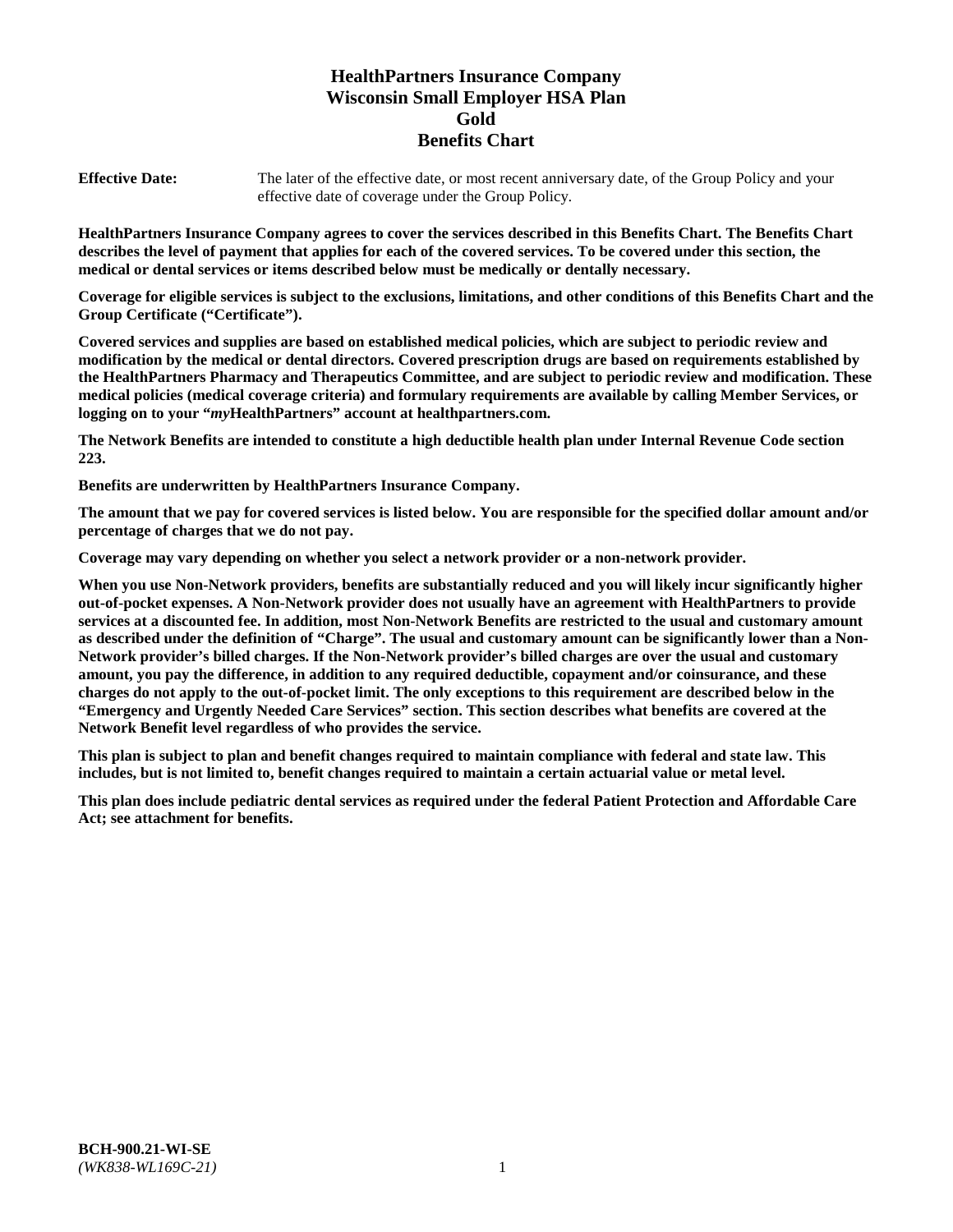# **These definitions apply to this Benefits Chart. They also apply to the Certificate.**

| <b>Biosimilar Drug:</b> | A prescription drug, approved by the Food and Drug Administration (FDA), that the FDA has<br>determined is biosimilar to and interchangeable with a biological brand name drug. Biosimilar<br>drugs are not considered generic drugs and are not covered under the generic drug benefit.                                                                                                                                                                                                                                                                                                                                                     |
|-------------------------|----------------------------------------------------------------------------------------------------------------------------------------------------------------------------------------------------------------------------------------------------------------------------------------------------------------------------------------------------------------------------------------------------------------------------------------------------------------------------------------------------------------------------------------------------------------------------------------------------------------------------------------------|
| <b>Brand Name Drug:</b> | A prescription drug, approved by the Food and Drug Administration (FDA), that is manufactured,<br>sold, or licensed for sale under a trademark by the pharmaceutical company that originally<br>researched and developed the drug. Brand name drugs have the same active-ingredient formula as<br>the generic version of the drug. However, generic drugs are manufactured and sold by other drug<br>manufacturers and are generally not available until after the patent on the brand name drug has<br>expired. A few brand name drugs may be covered at the generic drug benefit level if this is<br>indicated on the formulary.           |
| <b>Calendar Year</b>    | This is the 12-month period beginning 12:01 A.M. Central Time, on January 1, and ending 12:00<br>A.M. Central Time of the next following December 31.                                                                                                                                                                                                                                                                                                                                                                                                                                                                                        |
| <b>Charge:</b>          | For covered services delivered by a network provider, this is the provider's discounted fee for a<br>given medical/surgical service, procedure or item.                                                                                                                                                                                                                                                                                                                                                                                                                                                                                      |
|                         | For covered services delivered by non-network providers, a contracted rate may apply if such<br>arrangement is available to HealthPartners.                                                                                                                                                                                                                                                                                                                                                                                                                                                                                                  |
|                         | For the usual and customary charge for covered services delivered by non-network providers, our<br>payment is calculated using one of the following options to be determined at HealthPartners'<br>discretion: 1) a percentage of the Medicare fee schedule; 2) a comparable schedule if the service is<br>not on the Medicare fee schedule; or 3) a commercially reasonable rate for such service.                                                                                                                                                                                                                                          |
|                         | The usual and customary charge is the maximum amount allowed that we consider in the<br>calculation of the payment of charges incurred for certain covered services. You must pay for any<br>charges above the usual and customary charge, and they do not apply to the out-of-pocket limit.                                                                                                                                                                                                                                                                                                                                                 |
|                         | A charge is incurred for covered ambulatory medical and surgical services, on the date the service<br>or item is provided. A charge is incurred for covered inpatient services, on the date of admission to<br>a hospital. To be covered, a charge must be incurred on or after your effective date and on or<br>before the termination date.                                                                                                                                                                                                                                                                                                |
| Copayment/Coinsurance:  | The specified dollar amount, or percentage, of charges incurred for covered services, which we do<br>not pay, but which you must pay, each time you receive certain medical services, procedures or<br>items. Our payment for those covered services or items begins after the copayment or coinsurance<br>is satisfied. Covered services or items requiring a copayment or coinsurance are specified in this<br>Benefits Chart.                                                                                                                                                                                                             |
|                         | For services provided by a network provider:<br>An amount which is listed as a flat dollar copayment is applied to a network provider's discounted<br>charge for a given service. However, if the network provider's discounted charge for a service or<br>item is less than the flat dollar copayment, you will pay the network provider's discounted charge.<br>An amount which is listed as a percentage of charges or coinsurance is based on the network<br>provider's discounted charges, calculated at the time the claim is processed, which may include an<br>agreed upon fee schedule rate for case rate or withhold arrangements. |
|                         | For services provided by a non-network provider:<br>Any copayment or coinsurance is applied to the lesser of the provider's charges or the usual and<br>customary charge for a service.                                                                                                                                                                                                                                                                                                                                                                                                                                                      |
|                         | A copayment or coinsurance is due at the time a service is provided, or when billed by the<br>provider. The copayment or coinsurance applicable for a scheduled visit with a HealthPartners<br>network provider will be collected for each visit, late cancellation and failed appointment.                                                                                                                                                                                                                                                                                                                                                  |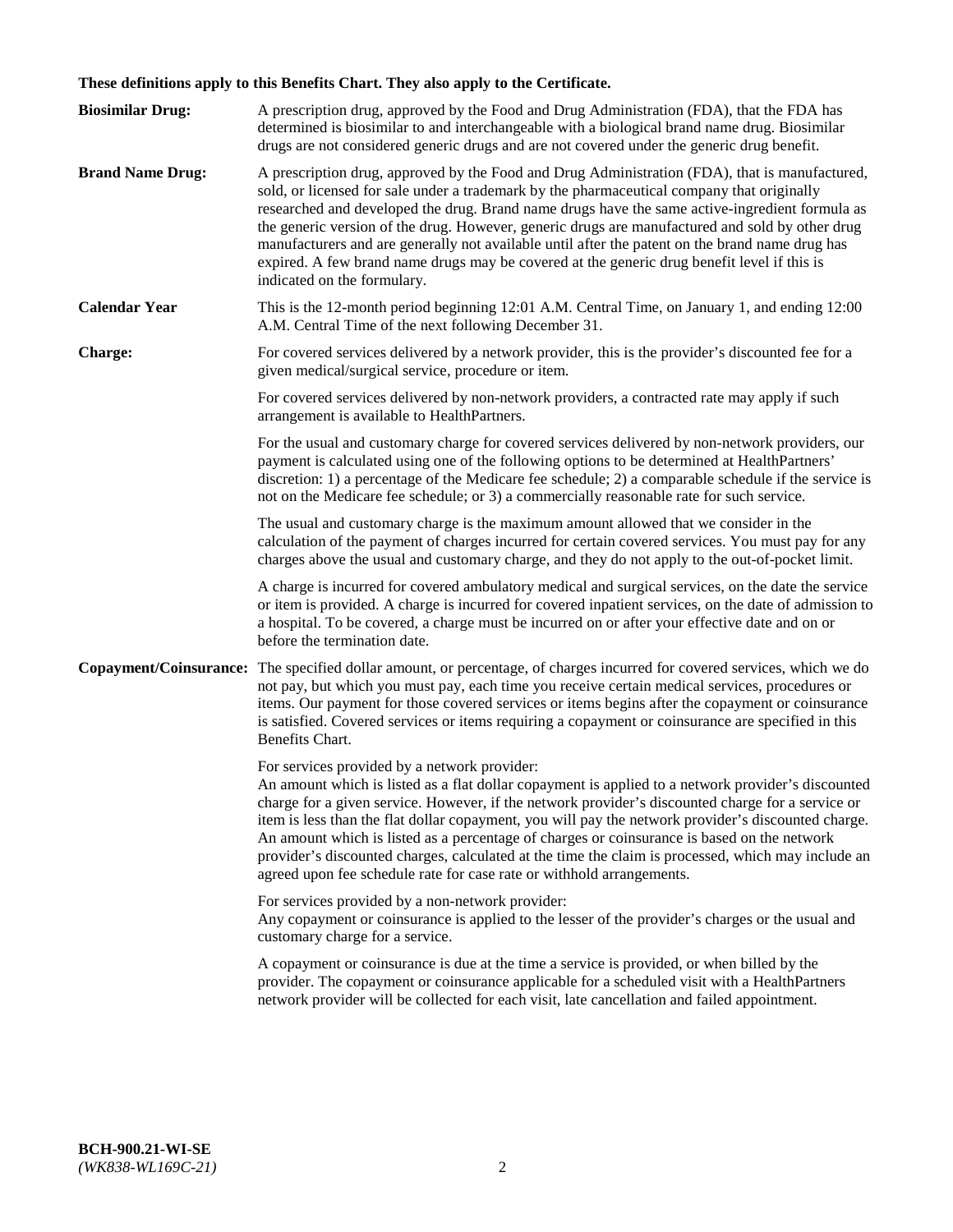| Deductible:                                | The specified dollar amount of charges incurred for covered services, which we do not pay, but an<br>enrollee or a family has to pay first in a calendar year. Our payment for those services or items<br>begins after the deductible is satisfied. For network providers, the amount of the charges that apply<br>to the deductible are based on the network provider's discounted charges, calculated at the time<br>the claim is processed, which may include an agreed upon fee schedule rate for case rate or<br>withhold arrangements. For non-network providers, the amount of charges that apply to the<br>deductible are the lesser of the provider's charges or the usual and customary charge for a service. |
|--------------------------------------------|-------------------------------------------------------------------------------------------------------------------------------------------------------------------------------------------------------------------------------------------------------------------------------------------------------------------------------------------------------------------------------------------------------------------------------------------------------------------------------------------------------------------------------------------------------------------------------------------------------------------------------------------------------------------------------------------------------------------------|
|                                            | Any amounts paid or reimbursed by a third party, including but not limited to: point of service<br>rebates, manufacturer coupons, manufacturer debits cards or other forms of direct reimbursement<br>to an Insured for a product or service, will not apply toward your deductible, to the extent<br>permitted under state and federal law.                                                                                                                                                                                                                                                                                                                                                                            |
|                                            | Your plan has an embedded deductible. This means once an Insured meets the individual<br>deductible, the plan begins paying benefits for that person. If two or more members of the family<br>meet the family deductible, the plan begins paying benefits for all members of the family,<br>regardless of whether each Insured has met the individual deductible. However, an Insured may<br>not contribute more than the individual deductible toward the family deductible.                                                                                                                                                                                                                                           |
|                                            | All services are subject to the deductible unless otherwise indicated below in this Benefits Chart.                                                                                                                                                                                                                                                                                                                                                                                                                                                                                                                                                                                                                     |
| <b>Formulary:</b>                          | This is a current list, which may be revised from time to time, of prescription drugs, medications,<br>equipment and supplies covered by us as indicated in this Benefits Chart which are covered at the<br>highest benefit level. Some drugs on the formulary may require prior authorization to be covered<br>as formulary drugs. The formulary, and information on drugs that require prior authorization, are<br>available by calling Member Services, or logging on to your "myHealthPartners" account at<br>healthpartners.com.                                                                                                                                                                                   |
| <b>Generic Drug:</b>                       | A prescription drug, approved by the Food and Drug Administration (FDA), that the FDA has<br>determined is comparable to a brand name drug product in dosage form, strength, route of<br>administration, quality, intended use and documented bioequivalence. Generally, generic drugs<br>cost less than brand name drugs. Some brand name drugs may be covered at the generic drug<br>benefit level if this is indicated on the formulary.                                                                                                                                                                                                                                                                             |
| <b>Lifetime Maximum</b><br><b>Benefit:</b> | The specified coverage limit actually paid by us for services and/or charges incurred by you for any<br>given procedure or diagnosis. Payment of benefits under this Benefits Chart ceases when that lifetime<br>maximum benefit is reached. You have to pay for any subsequent charges.                                                                                                                                                                                                                                                                                                                                                                                                                                |
| <b>Non-Formulary Drug:</b>                 | This is a prescription drug, approved by the Food and Drug Administration (FDA), that is not on<br>the formulary, is medically necessary and is not investigative or experimental or otherwise<br>excluded under the Certificate.                                                                                                                                                                                                                                                                                                                                                                                                                                                                                       |
|                                            | Out-of-Pocket Expenses: You pay the specified copayments/coinsurance and deductibles applicable for particular services,<br>subject to the out-of-pocket limit described below. These amounts are in addition to the monthly<br>premium payments.                                                                                                                                                                                                                                                                                                                                                                                                                                                                       |
| <b>Out-of-Pocket Limit:</b>                | You pay the copayments/coinsurance and deductibles for covered services, to the individual or<br>family out-of-pocket limit. Thereafter we cover 100% of the charges incurred for all other covered<br>services, for the rest of the calendar year. You pay amounts greater than the out-of-pocket limit if<br>you exceed any lifetime maximum benefit or any visit or day limits.                                                                                                                                                                                                                                                                                                                                      |
|                                            | Non-Network Benefits above the usual and customary charge (see definition of charge above) do<br>not apply to the out-of-pocket limit.                                                                                                                                                                                                                                                                                                                                                                                                                                                                                                                                                                                  |
|                                            | Non-Network Benefits for transplant surgery do not apply to the out-of-pocket limit.                                                                                                                                                                                                                                                                                                                                                                                                                                                                                                                                                                                                                                    |
|                                            | Any amounts paid or reimbursed by a third party, including but not limited to: point of service<br>rebates, manufacturer coupons, manufacturer debit cards or other forms of direct reimbursement to<br>an Insured for a product or service, will not apply as an out-of-pocket expense, to the extent<br>permitted under state and federal law.                                                                                                                                                                                                                                                                                                                                                                        |
|                                            | You are responsible to keep track of the out-of-pocket expenses. Contact Member Services for<br>assistance in determining the amount paid by the enrollee for specific eligible services received.<br>Claims for reimbursement under the out-of-pocket limit provisions are subject to the same time<br>limits and provisions described under the "Claims Provisions" section of the Certificate.                                                                                                                                                                                                                                                                                                                       |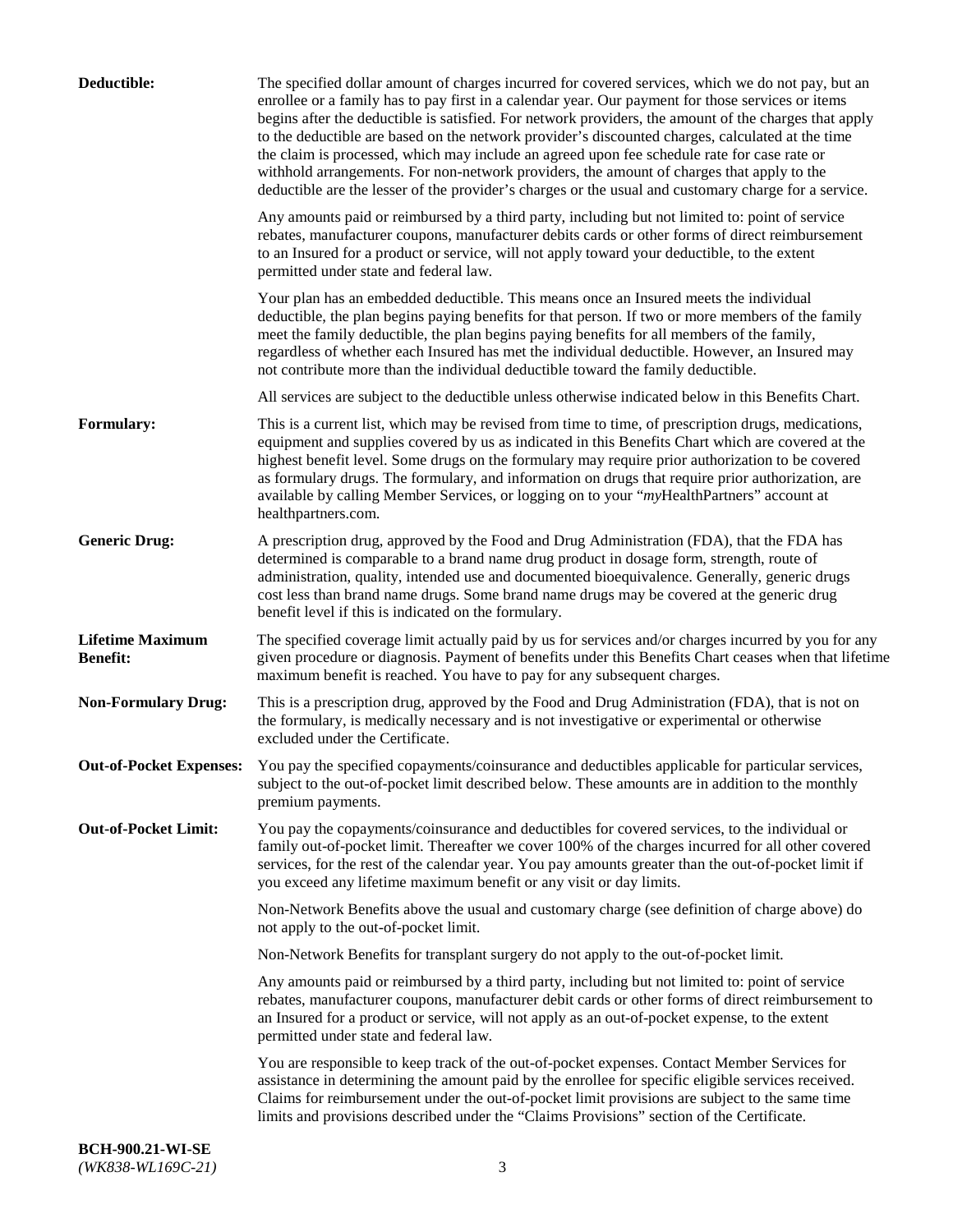**Specialty Drug List:** This is a current list, which may be revised from time to time, of prescription drugs, medications, equipment and supplies, which are typically bio-pharmaceuticals. The purpose of a specialty drug list is to facilitate enhanced monitoring of complex therapies used to treat specific conditions. Specialty drugs are covered by us as indicated in this Benefits Chart. The specialty drug list is available by calling Member Services, or logging on to your "*my*HealthPartners" account at [healthpartners.com.](http://www.healthpartners.com/) **virtuwell:** This is an online service that you may use to receive a diagnosis and treatment for certain routine conditions, such as a cold and flu, ear pain and sinus infections. You may access the virtuwell

website at [virtuwell.com.](http://www.virtuwell.com/)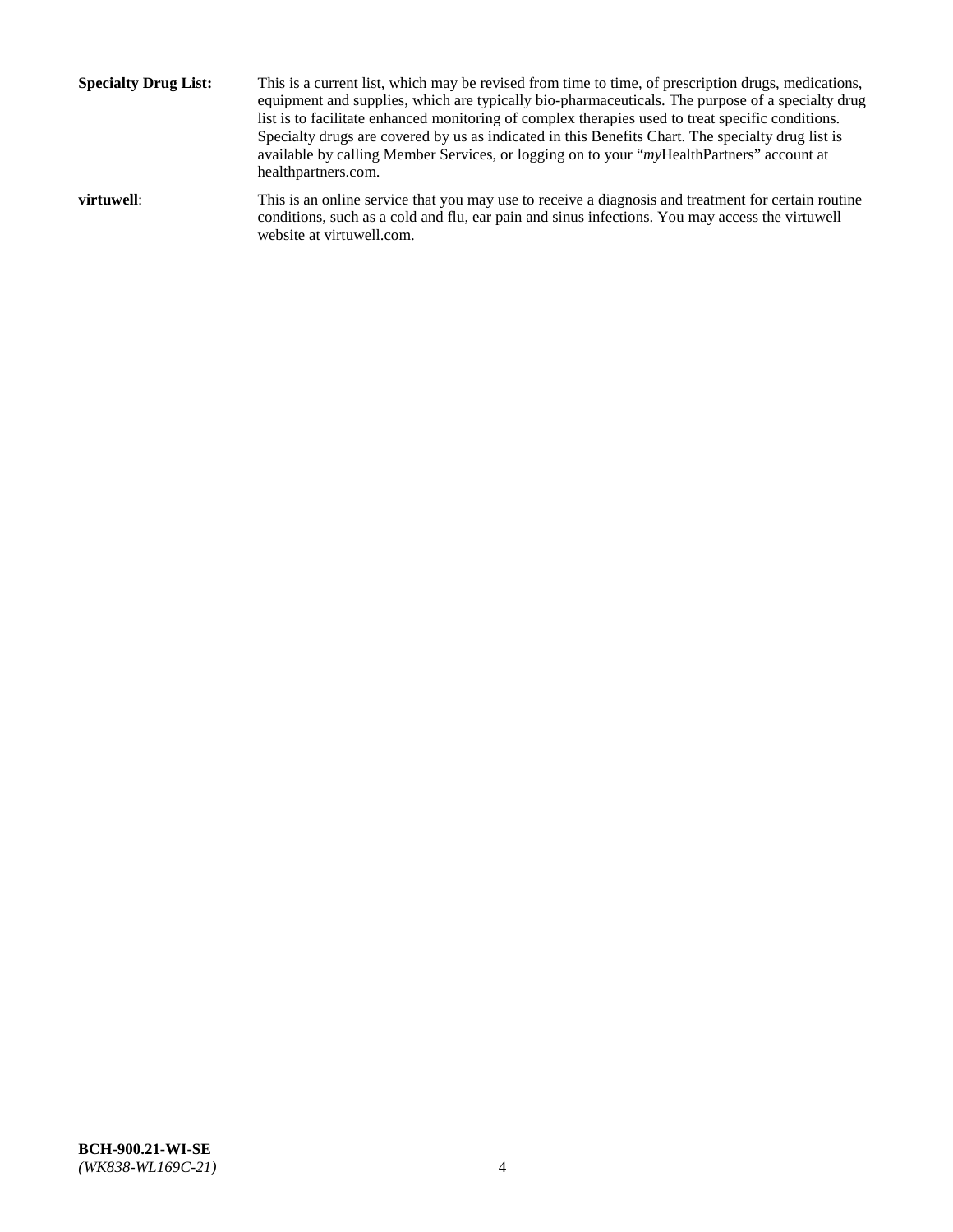## **DEDUCTIBLES AND OUT-OF-POCKET LIMITS**

#### **Individual Calendar Year Deductible**

| <b>Network Benefits</b> | <b>Non-Network Benefits</b> |
|-------------------------|-----------------------------|
| \$3,000                 | \$10,000                    |

#### **Family Calendar Year Deductible**

| Network Benefits | <b>Non-Network Benefits</b> |
|------------------|-----------------------------|
| \$6,000          | \$20,000                    |

Separate deductibles must be satisfied under the Network Benefits and Non-Network Benefits.

Your plan has an embedded deductible. This means once an Insured meets the individual deductible, the plan begins paying benefits for that person. If two or more members of the family meet the family deductible, the plan begins paying benefits for all members of the family, regardless of whether each Insured has met the individual deductible. However, an Insured may not contribute more than the individual deductible toward the family deductible.

Any amounts paid or reimbursed by a third party, including but not limited to: point of service rebates, manufacturer coupons, manufacturer debits cards or other forms of direct reimbursement to an Insured for a product or service, will not apply toward your deductible, to the extent permitted under state and federal law.

#### **Individual Calendar Year Out-of-Pocket Limit**

| <b>Network Benefits</b> | <b>Non-Network Benefits</b> |
|-------------------------|-----------------------------|
| \$3,250                 | \$30,000                    |

#### **Family Calendar Year Out-of-Pocket Limit**

| <b>Network Benefits</b> | Non-Network Benefits |
|-------------------------|----------------------|
| \$6,500                 | \$60,000             |

Separate Out-of-Pocket Limits must be satisfied under Network Benefits and Non-Network Benefits.

Non-Network Benefits above the usual and customary charge will not apply to the individual or family Out-of-Pocket Limit.

Non-Network Benefits for transplant surgery do not apply to the Out-of-Pocket Limit.

Any amounts paid or reimbursed by a third party, including but not limited to: point of service rebates, manufacturer coupons, manufacturer debit cards or other forms of direct reimbursement to an Insured for a product or service, will not apply as an out-of-pocket expense, to the extent permitted under state and federal law.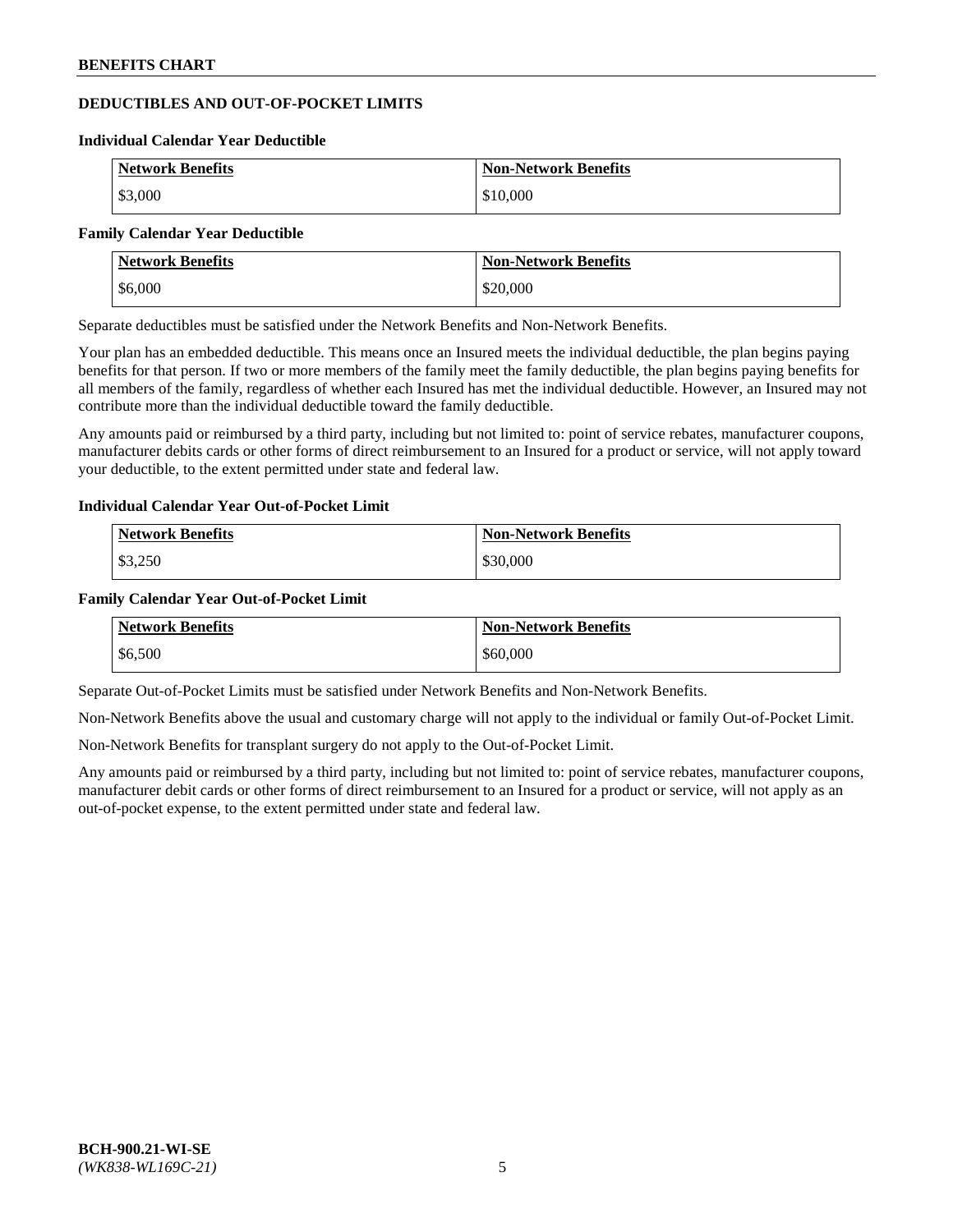## **AMBULANCE AND MEDICAL TRANSPORTATION**

### **Covered Services:**

We cover ambulance and medical transportation for medical emergencies and as shown below.

We also cover medically necessary, non-emergency transportation if it meets our medical coverage criteria. Covered services and supplies are based on established medical policies, which are subject to periodic review and modification by the medical directors. These medical policies (medical coverage criteria) and applicable prior authorization requirements are available by calling Member Services, or logging on to your "*my*HealthPartners" account a[t healthpartners.com.](https://www.healthpartners.com/hp/index.html)

### **Ambulance and Medical Transportation (other than non-emergency fixed wing air ambulance transportation)**

| <b>Network Benefits</b>       | <b>Non-Network Benefits</b> |
|-------------------------------|-----------------------------|
| 100% of the charges incurred. | See Network Benefits.       |

### **Non-Emergency Fixed Wing Air Ambulance Transportation**

| <b>Network Benefits</b>       | <b>Non-Network Benefits</b>  |
|-------------------------------|------------------------------|
| 100% of the charges incurred. | 50% of the charges incurred. |

### **Not Covered:**

See "Services Not Covered" in the Certificate.

### **AUTISM TREATMENT**

### **Covered Services:**

Your network provider will coordinate the prior authorization process for any autism treatment services. You may call Member Services at 952-883-5000 or toll-free at 1-800-883-2177 if you have any questions or concerns regarding the authorization process.

Please call Member Services at 952-883-5000 or toll-free at 1-800-883-2177 to request authorization for autism treatment services from a non-network provider.

We cover prior authorized evidence-based intensive-level and nonintensive-level treatment of autism spectrum disorders (autism disorder, Asperger's syndrome or pervasive development disorder not otherwise specified).

Covered services are based on established medical policies, which are subject to periodic review and modification by the medical or dental directors. These medical policies (medical coverage criteria) are available by calling Member Services, or logging on to your "*my*HealthPartners" account at [healthpartners.com.](https://www.healthpartners.com/hp/index.html)

**Intensive-Level Services** for children diagnosed with autism spectrum disorders. Intensive-level services must begin on or after two years of age and end before nine years of age. Intensive-level services, on average, are services provided for more than 20 hours of treatment per week. (The average number of hours a week is calculated over a six-month period.)

| <b>Network Benefits</b>                  | <b>Non-Network Benefits</b>              |
|------------------------------------------|------------------------------------------|
| 100% of the charges incurred.            | 50% of the charges incurred.             |
| Limited to 235 visits per calendar year. | Limited to 235 visits per calendar year. |

The maximum number of visits is combined for Network Benefits and Non-Network Benefits.

### **Intensive-Level Services Lifetime Maximum Benefit**

| <b>Network Benefits</b>                                              | <b>Non-Network Benefits</b>                                          |
|----------------------------------------------------------------------|----------------------------------------------------------------------|
| 4 years of cumulative services under this plan or any<br>other plan. | 4 years of cumulative services under this plan or any<br>other plan. |

The Lifetime Maximum Benefit is combined for Network Benefits and Non-Network Benefits.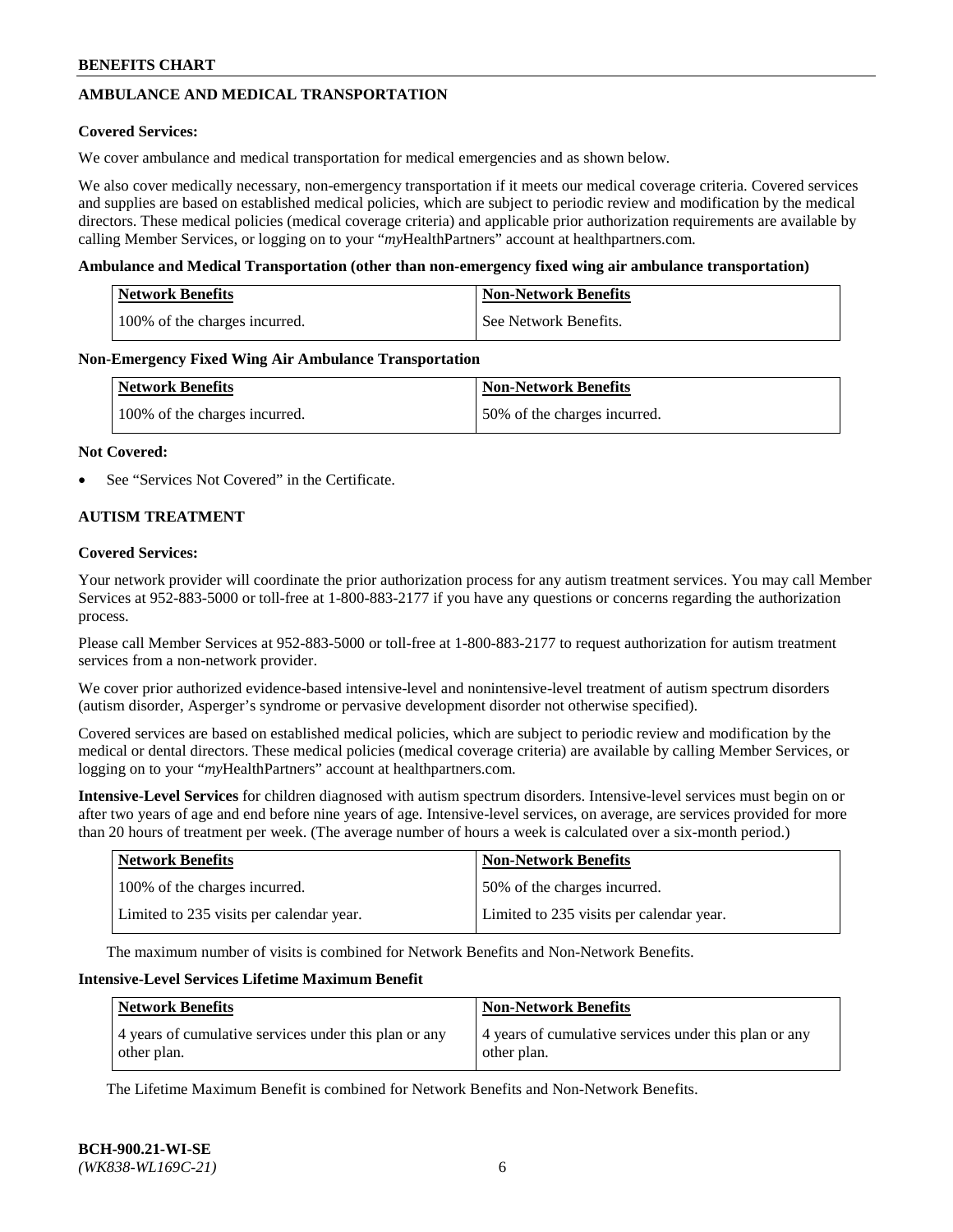#### **Nonintensive-Level Services** for Insureds diagnosed with autism spectrum disorders

| <b>Network Benefits</b>                  | <b>Non-Network Benefits</b>              |
|------------------------------------------|------------------------------------------|
| 100% of the charges incurred.            | 50% of the charges incurred.             |
| Limited to 120 visits per calendar year. | Limited to 120 visits per calendar year. |

The maximum number of visits is combined for Network Benefits and Non-Network Benefits.

### **Not Covered:**

See "Services Not Covered" in the Certificate.

## **BEHAVIORAL HEALTH SERVICES**

### **Covered Services:**

Covered services are based on established medical policies, which are subject to periodic review and modification by the medical directors. These medical policies (medical coverage criteria) are available by calling Member Services, or logging on to your "*my*HealthPartners" account at [healthpartners.com.](https://www.healthpartners.com/hp/index.html)

**Transitional Treatment Services.** These are services for the treatment of nervous or mental disorders, alcoholism or other drug abuse problems which are provided to an Insured in a less restrictive manner than are inpatient hospital services but in a more intensive manner than are outpatient services. Transitional treatment services are services offered by a provider, and certified by the Wisconsin Department of Health Services for each of the following (except the last bulleted item):

- Mental health services for covered adults in a day treatment program.
- Mental health services for covered children in a day hospital treatment program.
- Services for persons with chronic mental illness provided through a community support program.
- Residential treatment programs for alcohol and/or drug dependent covered persons.
- Alcohol and Other Drug Abuse (AODA) services in, a day treatment program.
- Services for persons who are experiencing a mental health crisis or who are in a situation likely to turn into a mental health crisis if support is not provided.
- Intensive outpatient programs for the treatment of psychoactive substance use disorders provided in accordance with the patient placement criteria of the American Society of Addiction Medicine.

### **Mental Health Services**

We cover services for mental health diagnoses as described in the Diagnostic and Statistical Manual of Mental Disorders – Fifth Edition (DSM 5) (most recent edition) that lead to significant disruption of function in your life.

We provide coverage for mental health treatment ordered by a Wisconsin court under a valid court order that is issued on the basis of a behavioral care evaluation performed by a licensed psychiatrist or doctoral level licensed psychologist, which includes a diagnosis and an individual treatment plan for care in the most appropriate, least restrictive environment. We must be given a copy of the court order and the behavioral care evaluation, and the service must be a covered benefit under this plan, and the service must be provided by a network provider, or other provider as required by law.

**Outpatient Services:** We cover medically necessary outpatient professional mental health services for evaluation, crisis intervention, and treatment of mental health disorders.

A comprehensive diagnostic assessment will be made of each patient as the basis for a determination by a mental health professional, concerning the appropriate treatment and the extent of services required.

Outpatient services we cover for a diagnosed mental health condition include the following:

- Individual, group, family and multi-family therapy.
- Medication management provided by a physician, certified nurse practitioner, or physician's assistant.
- Psychological testing services for the purposes of determining the differential diagnoses and treatment planning for patients currently receiving behavioral health services.
- Partial hospitalization services in a licensed hospital or community mental health center.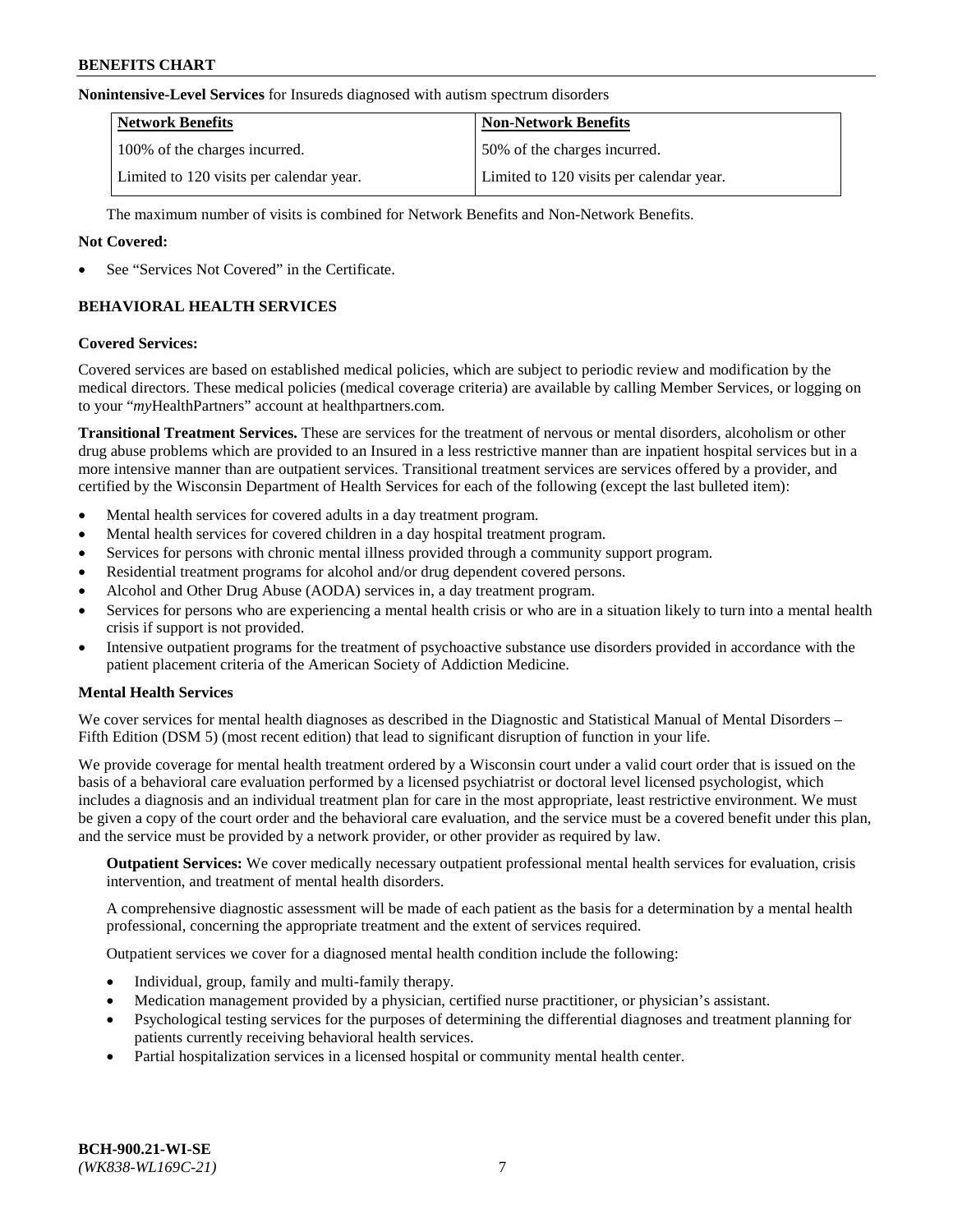- Psychotherapy and nursing services provided in the home if authorized by us.
- Treatment of gender dysphoria that meets medical coverage criteria.

| Network Benefits              | <b>Non-Network Benefits</b>  |
|-------------------------------|------------------------------|
| 100% of the charges incurred. | 50% of the charges incurred. |

#### **Group Therapy**

| Network Benefits              | <b>Non-Network Benefits</b>  |
|-------------------------------|------------------------------|
| 100% of the charges incurred. | 50% of the charges incurred. |

**Inpatient Services:** We cover medically necessary inpatient services in a hospital or licensed residential treatment facility and professional services for treatment of mental health disorders. Medical stabilization is covered under inpatient hospital services in the "Hospital and Skilled Nursing Facility Services" section.

We cover residential care for the treatment of eating disorders in a licensed facility, as an alternative to inpatient care, when it is medically necessary and your physician obtains authorization from us.

| <b>Network Benefits</b>       | <b>Non-Network Benefits</b>  |
|-------------------------------|------------------------------|
| 100% of the charges incurred. | 50% of the charges incurred. |

**Transitional Treatment Services:** We cover transitional treatment services described above for treatment of mental and nervous disorders.

| <b>Network Benefits</b>       | <b>Non-Network Benefits</b>  |
|-------------------------------|------------------------------|
| 100% of the charges incurred. | 50% of the charges incurred. |

### **Substance Abuse Treatment Services**

We cover medically necessary services for assessments by a licensed alcohol and drug counselor and treatment of Substance Related Disorders as defined in the latest edition of the DSM 5.

**Outpatient Services:** We cover medically necessary outpatient professional services for diagnosis and treatment of alcoholism and other drug abuse problems. Substance abuse treatment services must be provided by a program licensed by the local Department of Health Services. Outpatient services we cover for a diagnosed substance abuse disorder include the following:

- Individual, group, family, and multi-family therapy provided in an office setting.
- We cover opiate replacement therapy including methadone and buprenorphine treatment.

| <b>Network Benefits</b>       | <b>Non-Network Benefits</b>  |
|-------------------------------|------------------------------|
| 100% of the charges incurred. | 50% of the charges incurred. |

**Inpatient Services:** We cover medically necessary inpatient services in a hospital or a licensed residential primary treatment center.

We cover services provided in a hospital that is licensed by the local state and accredited by Medicare.

**Detoxification Services.** We cover detoxification services in a hospital or community detoxification facility if it is licensed by the local Department of Health Services.

| Network Benefits              | <b>Non-Network Benefits</b>  |
|-------------------------------|------------------------------|
| 100% of the charges incurred. | 50% of the charges incurred. |

**Transitional Treatment Services:** We cover transitional treatment services described above for treatment of alcoholism or other drug abuse problems.

| <b>Network Benefits</b>       | <b>Non-Network Benefits</b>  |
|-------------------------------|------------------------------|
| 100% of the charges incurred. | 50% of the charges incurred. |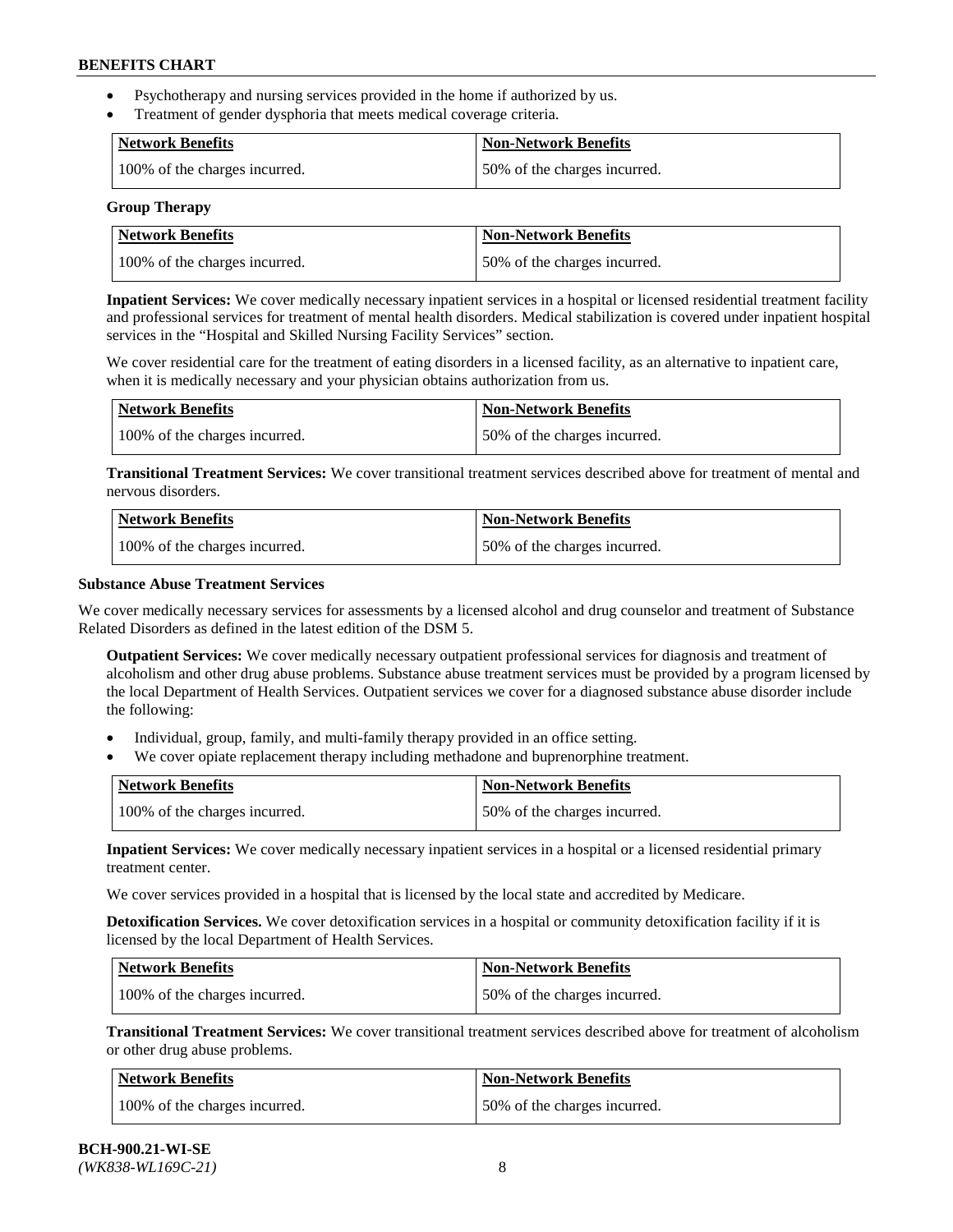**Additional Mental Health and Substance Abuse Treatment Benefits for a Dependent Child Who is a Student:** If a dependent child is a student in a school and that school is located in Wisconsin, but outside of our service area, we cover services as required under Wisconsin Statute 609.655.

| <b>Network Benefits</b>       | <b>Non-Network Benefits</b>  |
|-------------------------------|------------------------------|
| 100% of the charges incurred. | 50% of the charges incurred. |

### **Not Covered:**

See "Services Not Covered" in the Certificate.

## **CHIROPRACTIC SERVICES**

### **Covered Services:**

We cover chiropractic services for rehabilitative care. Chiropractic services are adjustments to any abnormal articulations of the human body, especially those of the spinal column, for the purpose of giving freedom of action to impinged nerves that may cause pain or deranged function.

Massage therapy which is performed in conjunction with other treatment/modalities by a chiropractor, is part of a prescribed treatment plan and is not billed separately is covered

| <b>Network Benefits</b>       | <b>Non-Network Benefits</b>  |
|-------------------------------|------------------------------|
| 100% of the charges incurred. | 50% of the charges incurred. |

### **Not Covered:**

- Massage therapy for the purpose of comfort or convenience of the Insured.
- See "Services Not Covered" in the Certificate.

## **CLINICAL TRIALS**

### **Covered Services:**

We cover certain routine services if you participate in a Phase I, Phase II, Phase III or Phase IV approved clinical trial that is conducted in relation to the prevention, detection, or treatment of cancer or other life-threatening disease or condition as defined in the Affordable Care Act. Approved clinical trials include (1) federally funded trials when the study or investigation is approved or funded by any of the federal agencies defined in the Public Health Services Act, section 2709 (d) (1) (A); (2) the study or investigation is conducted under an investigational new drug application reviewed by the Food and Drug Administration; and (3) the study or investigation is a drug trial that is exempt from having such an investigational new drug application. We cover routine patient costs for services that would be eligible under the Certificate and this Benefits Chart if the service were provided outside of a clinical trial.

| <b>Network Benefits</b>                                                                                                                                                                                 | <b>Non-Network Benefits</b>                                                                                                                                                                          |
|---------------------------------------------------------------------------------------------------------------------------------------------------------------------------------------------------------|------------------------------------------------------------------------------------------------------------------------------------------------------------------------------------------------------|
| Coverage level is same as corresponding Network<br>Benefits, depending on type of service provided such as<br>Office Visits for Illness or Injury, Inpatient or<br><b>Outpatient Hospital Services.</b> | Coverage level is same as corresponding<br>Non-Network Benefits, depending on type of service<br>provided such as Office Visits for Illness or Injury,<br>Inpatient or Outpatient Hospital Services. |
|                                                                                                                                                                                                         |                                                                                                                                                                                                      |

#### **Not Covered:**

- The investigative or experimental item, device or service itself.
- Items or services that are provided solely to satisfy data collection and analysis needs and that are not used in the direct clinical management of the patient.
- A service that is clearly inconsistent with widely accepted and established standards of care for a particular diagnosis.
- See "Services Not Covered" in the Certificate.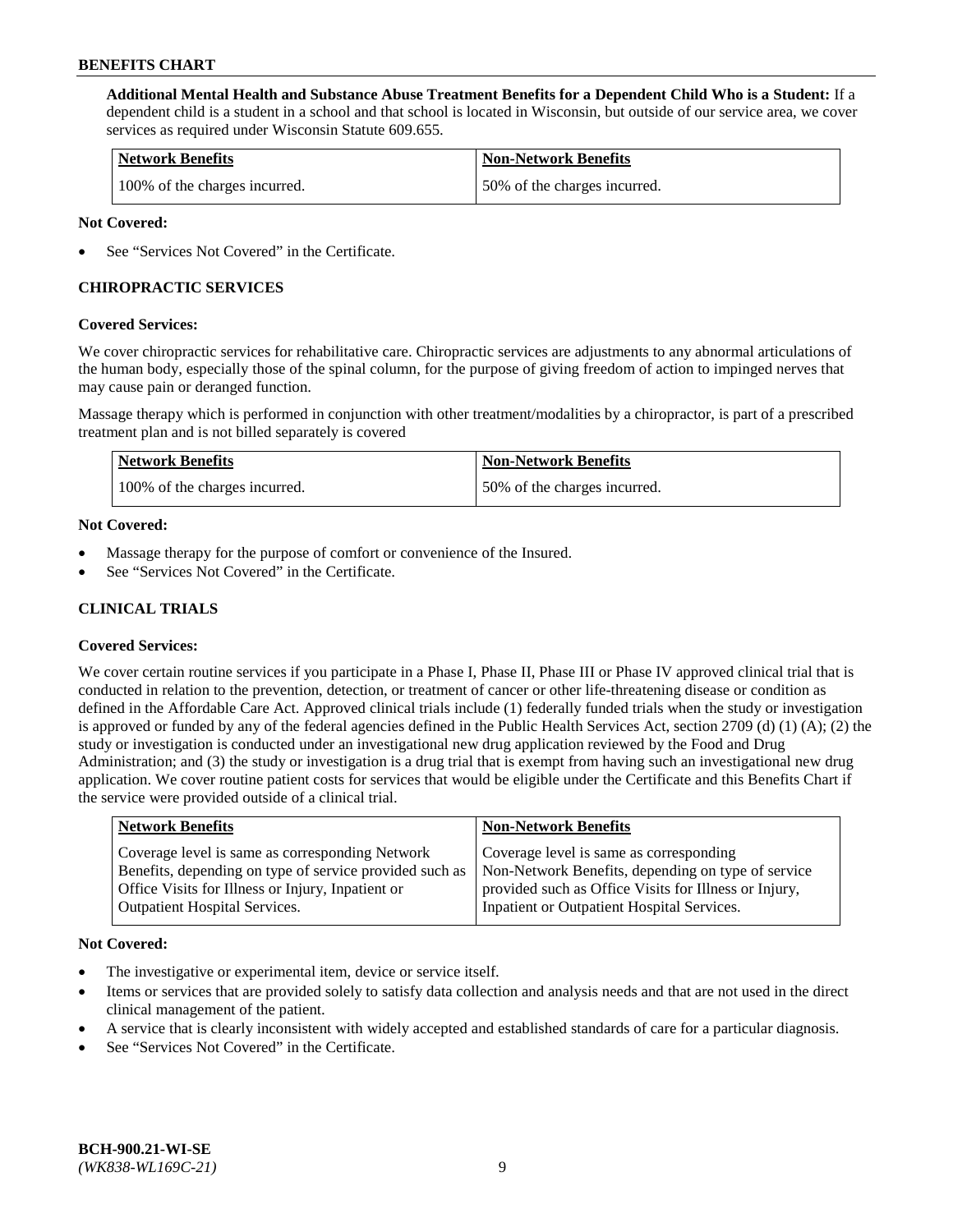## **DENTAL SERVICES**

### **Covered Services:**

We cover services as described below.

**Accidental Dental Services:** We cover dentally necessary services to treat and restore damage done to sound, natural, unrestored teeth as a result of an accidental injury. Coverage is for damage caused by external trauma to face and mouth only, not for cracked or broken teeth, which result from biting or chewing. We cover restorations, root canals, crowns and replacement of teeth lost that are directly related to the accident in which the Insured was involved. We cover initial exam, x-rays and palliative treatment including extractions, and other oral surgical procedures directly related to the accident. Subsequent treatment must be initiated within the policies time-frame and must be directly related to the accident. We do not cover restoration and replacement of teeth that are not "sound and natural" at the time of the accident.

Full mouth rehabilitations to correct occlusion (bite) and malocclusion (misaligned teeth not due to the accident) are not covered.

When an implant-supported dental prosthetic treatment is pursued, the accidental dental benefit will be applied to the prosthetic procedure. Benefits are limited to the amount that would be paid toward the placement of a removable dental prosthetic appliance that could be used in the absence of implant treatment. Care must be provided or pre-authorized by a HealthPartners dentist.

| Network Benefits              | <b>Non-Network Benefits</b>  |
|-------------------------------|------------------------------|
| 100% of the charges incurred. | 50% of the charges incurred. |

For all accidental dental services, treatment and/or restoration must be initiated within six months of the date of the injury. Coverage is limited to the initial course of treatment and/or initial restoration. Services must be provided within 24 months of the date of injury to be covered.

### **Medical Referral Dental Services**

**Medically Necessary Outpatient Dental Services:** We cover medically necessary outpatient dental services. Coverage is limited to dental services required for treatment of an underlying medical condition, e.g., removal of teeth to complete radiation treatment for cancer of the jaw, cysts and lesions.

| <b>Network Benefits</b>       | <b>Non-Network Benefits</b>  |
|-------------------------------|------------------------------|
| 100% of the charges incurred. | 50% of the charges incurred. |

**Medically Necessary Hospitalization and Anesthesia for Dental Care:** We cover medically necessary hospitalization for dental care. This is limited to charges incurred by an Insured who: (1) is a child under age  $5$ ; (2) is severely disabled; (3) has a medical condition, and requires hospitalization or general anesthesia for dental care treatment; or (4) is a child between ages 5 and 12 and care in dental offices has been attempted unsuccessfully and usual methods of behavior modification have not been successful, or when extensive amounts of restorative care, exceeding four appointments, are required. Coverage is limited to facility and anesthesia charges. Oral surgeon/dentist professional fees are not covered. The following are examples, though not all-inclusive, of medical conditions which may require hospitalization for dental services: severe asthma, severe airway obstruction or hemophilia. Hospitalization required due to the behavior of the Insured or due to the extent of the dental procedure is not covered.

| Network Benefits              | <b>Non-Network Benefits</b>  |
|-------------------------------|------------------------------|
| 100% of the charges incurred. | 50% of the charges incurred. |

**Medical Complications of Dental Care:** We cover medical complications of dental care. Treatment must be medically necessary care and related to medical complications of non-covered dental care, including complications of the head, neck, or substructures.

| Network Benefits              | <b>Non-Network Benefits</b>  |
|-------------------------------|------------------------------|
| 100% of the charges incurred. | 50% of the charges incurred. |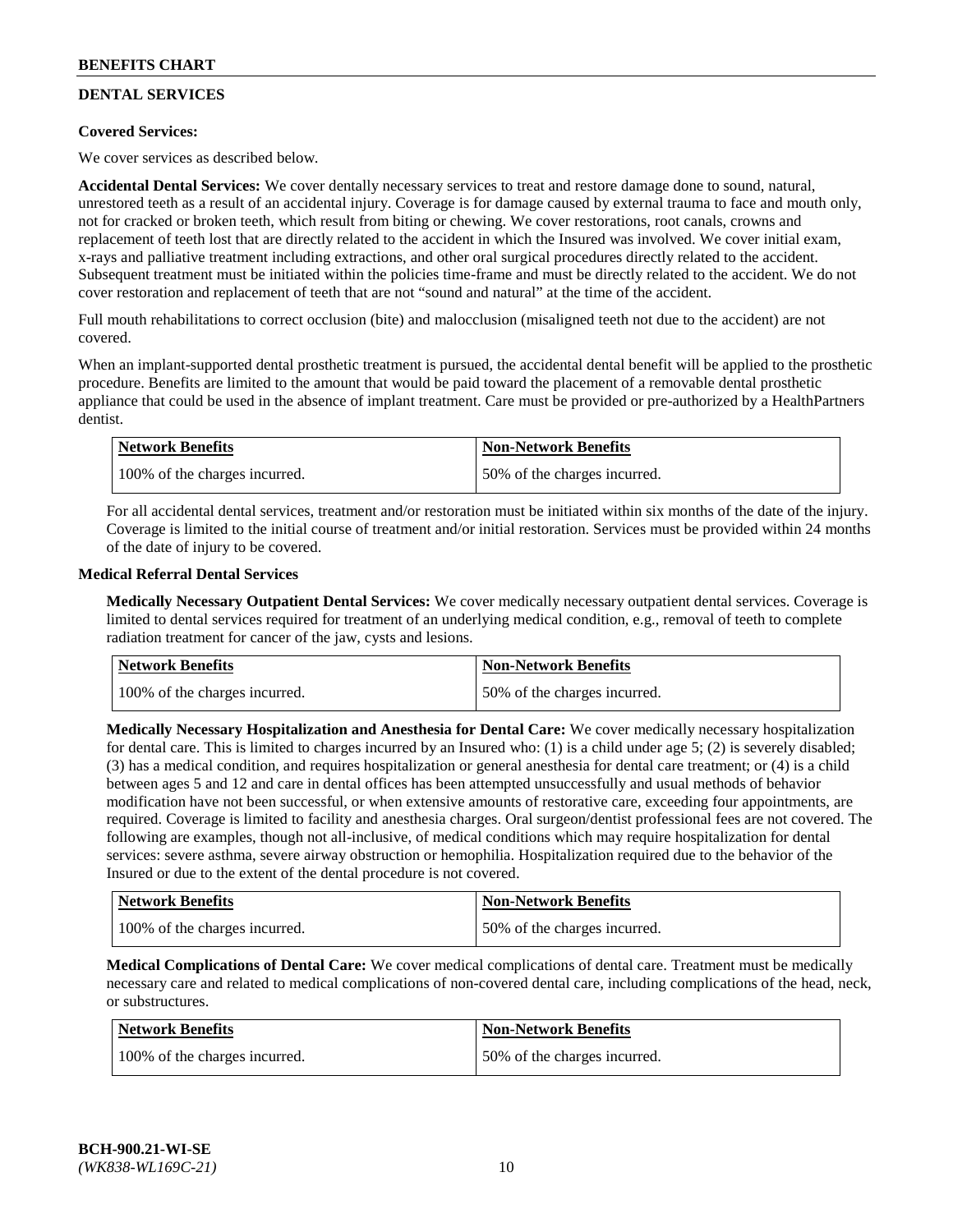**Oral Surgery:** We cover oral surgery. Coverage is limited to treatment of medical conditions requiring oral surgery, such as treatment of oral neoplasm, non-dental cysts, fracture of the jaws, trauma of the mouth and jaws, and any other oral surgery procedures provided as medically necessary dental services.

| <b>Network Benefits</b>       | Non-Network Benefits         |
|-------------------------------|------------------------------|
| 100% of the charges incurred. | 50% of the charges incurred. |

**Treatment of Cleft Lip and Cleft Palate:** We cover treatment of cleft lip and cleft palate of a dependent child, including orthodontic treatment and oral surgery directly related to the cleft. Dental services which are not required for the treatment of cleft lip or cleft palate are not covered. If a dependent child covered under the Certificate and Benefits Chart is also covered under a dental plan which includes orthodontic services, that dental plan shall be considered primary for the necessary orthodontic services. Oral appliances are subject to the same copayment, conditions and limitations as durable medical equipment.

| <b>Network Benefits</b>                               | <b>Non-Network Benefits</b>                            |
|-------------------------------------------------------|--------------------------------------------------------|
| Coverage level is same as corresponding Network       | Coverage level is same as corresponding                |
| Benefits, depending on type of service provided, such | Non-Network Benefits, depending on type of service     |
| as Office Visits for Illness or Injury, Inpatient or  | provided, such as Office Visits for Illness or Injury, |
| Outpatient Hospital Services.                         | Inpatient or Outpatient Hospital Services.             |

**Treatment of Temporomandibular Disorder (TMD) and Craniomandibular Disorder (CMD):** We cover diagnostic procedures, surgical treatment and non-surgical treatment (including intraoral splint therapy devices) for temporomandibular disorder (TMD) and craniomandibular disorder (CMD), which is medically necessary care. Dental services which are not required to directly treat TMD or CMD are not covered.

| <b>Network Benefits</b>       | <b>Non-Network Benefits</b>  |
|-------------------------------|------------------------------|
| 100% of the charges incurred. | 50% of the charges incurred. |

### **Not Covered:**

- Dental treatment, procedures or services not listed in this Benefits Chart.
- Accident-related dental services if treatment is: (1) provided to teeth which are not sound and natural; (2) to teeth which have been restored; (3) initiated beyond six months from the date of the injury; (4) received beyond the initial treatment or restoration; or (5) received beyond 24 months from the date of injury.
- Oral surgery to remove wisdom teeth.
- Orthognathic treatment or procedures and all related services.
- See "Services Not Covered" in the Certificate.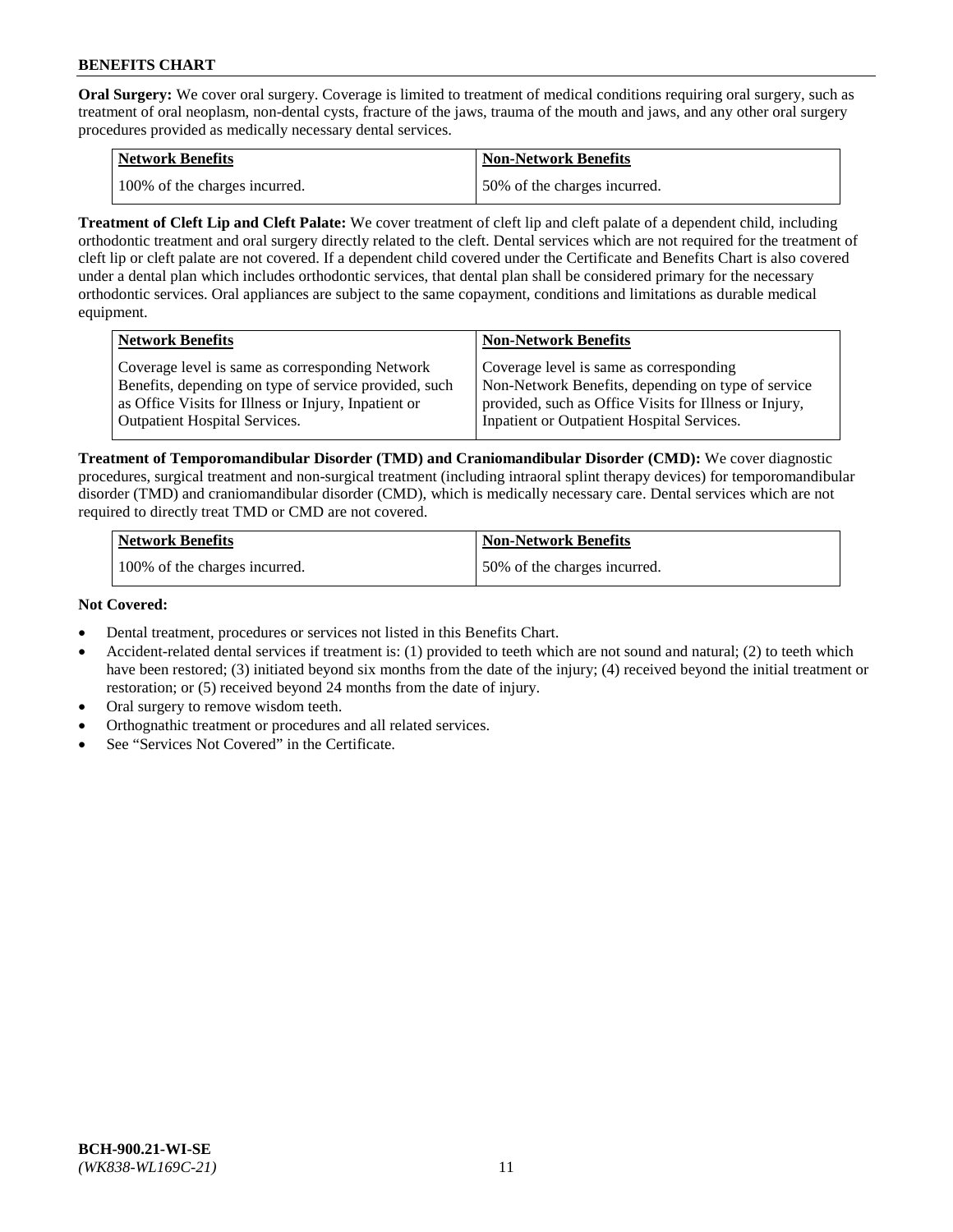## **DIAGNOSTIC IMAGING SERVICES**

### **Covered Services:**

We cover diagnostic imaging, when ordered by a provider and provided in a clinic or outpatient hospital facility.

For Network Benefits, non-emergent, scheduled outpatient Magnetic Resonance Imaging (MRI) and Computed Tomography (CT) must be provided at a designated facility. Your physician or facility will obtain or verify prior authorization for these services, as needed.

We cover services provided in a clinic or outpatient hospital facility. To see the benefit level for inpatient hospital or skilled nursing facility services, see benefits under "Inpatient Hospital and Skilled Nursing Facility Services".

### **Outpatient Magnetic Resonance Imaging (MRI) and Computed Tomography (CT)**

| <b>Network Benefits</b>       | <b>Non-Network Benefits</b>  |
|-------------------------------|------------------------------|
| 100% of the charges incurred. | 50% of the charges incurred. |

### **All Other Outpatient Diagnostic Imaging Services**

#### **Services for Illness or Injury**

| Network Benefits              | <b>Non-Network Benefits</b>  |
|-------------------------------|------------------------------|
| 100% of the charges incurred. | 50% of the charges incurred. |

### **Preventive Services (MRI/CT procedures are not considered preventive)**

Diagnostic imaging services associated with preventive services are covered at the benefit level shown in the "Preventive Services" section of this Benefits Chart.

### **Not Covered:**

See "Services Not Covered" in the Certificate.

## **DURABLE MEDICAL EQUIPMENT, PROSTHETICS, ORTHOTICS AND SUPPLIES**

### **Covered Services:**

We cover equipment and services, as described below.

We cover durable medical equipment and services, prosthetics, orthotics and supplies, subject to the limitations below, including certain disposable supplies, enteral feedings and the following diabetic supplies and equipment: glucose monitors, insulin pumps limited to the purchase of one pump per year, syringes, blood and urine test strips and other diabetic supplies as deemed medically appropriate and necessary, for Insureds with gestational, Type I or Type II diabetes.

We cover external hearing aids, cochlear implants, and related treatment prescribed by a physician or by a licensed audiologist for Insureds under 18 years of age who have hearing loss.

We also cover basic hearing aids for Insureds age 18 or older for the correction of a hearing impairment.

Osseointegrated or bone-anchored hearing aids are only covered for Insureds who have hearing loss that is not correctable by any other procedure.

Hearing aids are limited to one basic, standard hearing aid for each ear every three years.

A basic hearing aid is defined as a hearing device that consists of a microphone, amplifier, volume control, battery and receiver, which is up to date using the latest technology. It does not include upgrades above and beyond the functionality of a basic hearing aid, including, but not limited to, hearing improvements for group settings, background noise, Bluetooth/remote control functionality, or extended warranties. Charges for upgrades above the cost of a basic, standard hearing aid are not covered.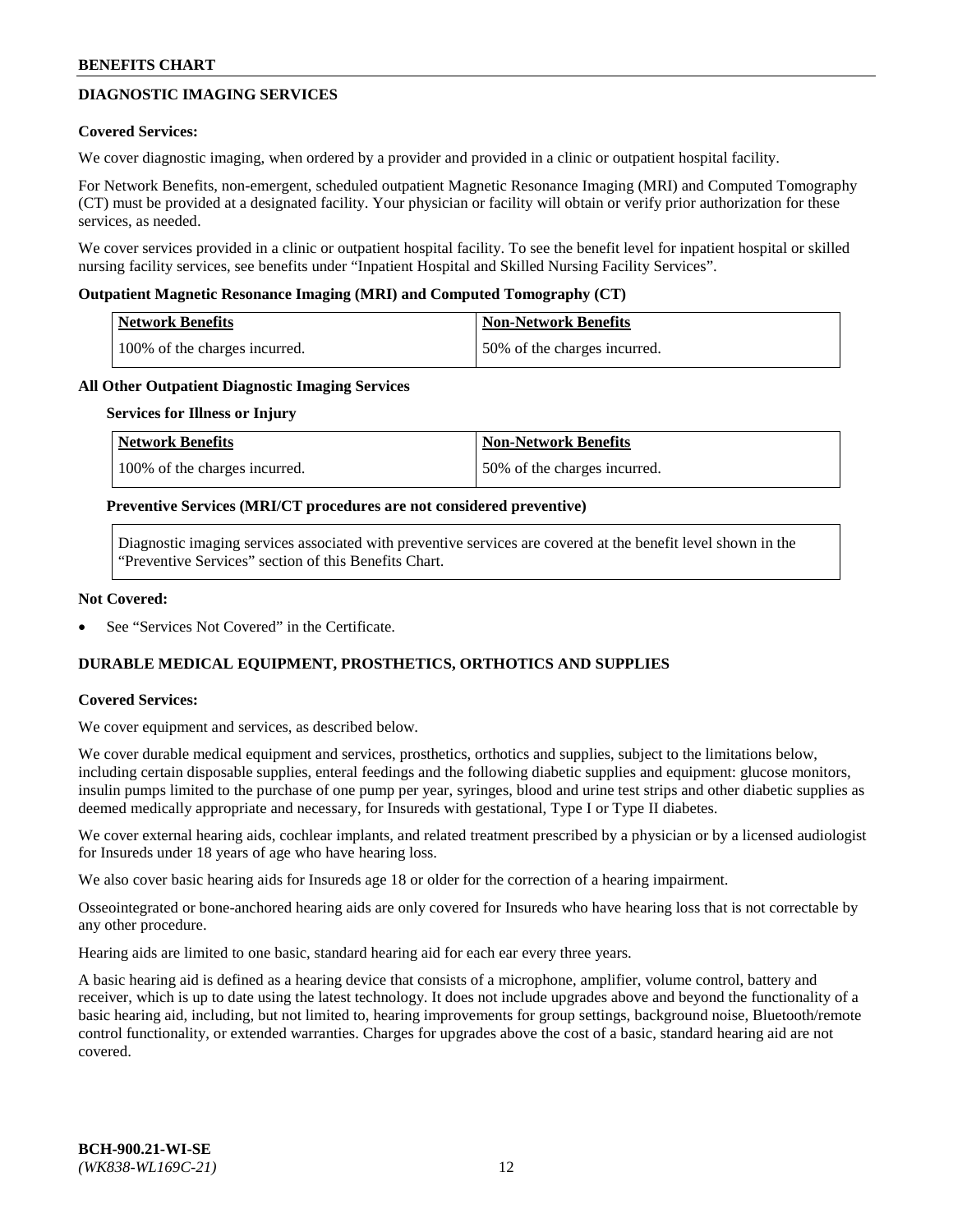### **Diabetic Supplies Purchased at a Pharmacy**

| <b>Network Benefits</b>       | <b>Non-Network Benefits</b>  |
|-------------------------------|------------------------------|
| 100% of the charges incurred. | 50% of the charges incurred. |

#### **Diabetic Supplies Purchased from a Non-Pharmacy Provider**

| <b>Network Benefits</b>                                               | <b>Non-Network Benefits</b>  |
|-----------------------------------------------------------------------|------------------------------|
| 100% of the charges incurred if purchased from an<br>approved vendor. | 50% of the charges incurred. |

#### **Special Dietary Treatment for Phenylketonuria (PKU) if it meets our medical coverage criteria**

| <b>Network Benefits</b>       | <b>Non-Network Benefits</b>  |
|-------------------------------|------------------------------|
| 100% of the charges incurred. | 50% of the charges incurred. |

### **Oral Amino Acid Based Elemental Formula if it meets our Medical Coverage Criteria**

| <b>Network Benefits</b>       | <b>Non-Network Benefits</b>  |
|-------------------------------|------------------------------|
| 100% of the charges incurred. | 50% of the charges incurred. |

### **All Other Durable Medical Equipment, Prosthetics, Orthotics and Supplies**

| <b>Network Benefits</b>       | <b>Non-Network Benefits</b>  |
|-------------------------------|------------------------------|
| 100% of the charges incurred. | 50% of the charges incurred. |

### **Limitations:**

Coverage of durable medical equipment is limited by the following:

- No more than a 93-day supply of diabetic supplies are covered and dispensed at a time.
- Payment will not exceed the cost of an alternate piece of equipment or service that is effective and medically necessary.
- For prosthetic benefits, other than oral appliances for cleft lip and cleft palate, payment will not exceed the cost of an alternate piece of equipment or service that is effective, medically necessary and enables Insureds to conduct standard activities of daily living.
- We reserve the right to determine if an item will be approved for rental vs. purchase.
- We require that certain diabetic supplies and equipment be purchased at a pharmacy.
- Diabetic supplies and equipment are limited to certain models and brands.
- Durable medical equipment and supplies must be obtained or repaired by approved vendors.
- Covered services and supplies are based on established medical policies which are subject to periodic review and modification by the medical or dental directors. Our medical policy for diabetic supplies includes information on our required models and brands. These medical policies (medical coverage criteria) are available by calling Member Services, or logging on to your "*my*HealthPartners" account a[t healthpartners.com.](https://www.healthpartners.com/hp/index.html)

#### **Not Covered:**

Items which are not eligible for coverage include, but are not limited to:

- Replacement or repair of any covered items, if the items are (i) damaged or destroyed by misuse, abuse or carelessness, (ii) lost; or (iii) stolen.
- Duplicate or similar items.
- Labor and related charges for repair of any covered items which are more than the cost of replacement by an approved vendor.
- Sales tax, mailing, delivery charges, service call charges.
- Items which are primarily educational in nature or for hygiene, vocation, comfort, convenience or recreation.
- Communication aids or devices: equipment to create, replace or augment communication abilities including, but not limited to, speech processors, receivers, communication boards, or computer or electronic assisted communication.
- Implantable and osseointegrated or bone-anchored hearing aids and their fitting, except as specifically described in this Benefits Chart. This exclusion does not apply to cochlear implants.

**BCH-900.21-WI-SE**  *(WK838-WL169C-21)* 13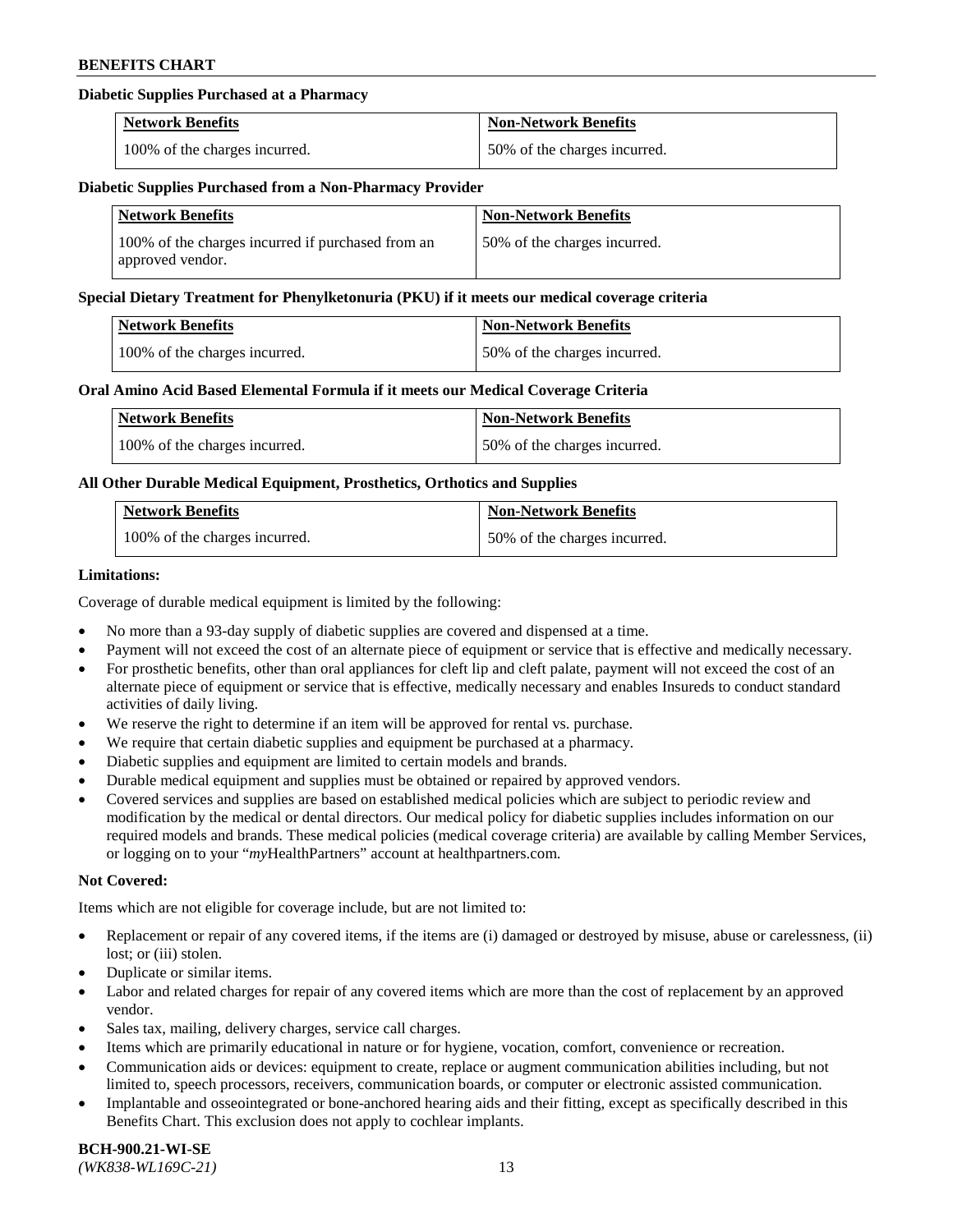- Eyeglasses, contact lenses and their fitting, measurement and adjustment, except as specifically described in this Benefits Chart.
- Hair prostheses (wigs).
- Household equipment which primarily has customary uses other than medical, such as, but not limited to, exercise cycles, air purifiers, central or unit air conditioners, water purifiers, non-allergenic pillows, mattresses or waterbeds.
- Household fixtures including, but not limited to, escalators or elevators, ramps, swimming pools and saunas.
- Modifications to the structure of the home including, but not limited to, wiring, plumbing or charges for installation of equipment.
- Vehicle, car or van modifications including, but not limited to, hand brakes, hydraulic lifts and car carrier.
- Rental equipment while owned equipment is being repaired by non-contracted vendors, beyond one month rental of medically necessary equipment.
- Other equipment and supplies, including but not limited to assistive devices, that we determine are not eligible for coverage.
- See "Services Not Covered" in the Certificate.

### **EMERGENCY AND URGENTLY NEEDED CARE SERVICES**

### **Covered Services:**

We cover services for emergency care and urgently needed care if the services are otherwise eligible for coverage under the Certificate.

**Urgently Needed Care.** These are services to treat an unforeseen illness or injury that:

- are required in order to prevent a serious deterioration in your health; and
- cannot be delayed until the next available clinic or office hours.

| <b>Network Benefits</b>       | <b>Non-Network Benefits</b> |
|-------------------------------|-----------------------------|
| 100% of the charges incurred. | See Network Benefits.       |

**Emergency Care.** These are services to treat:

- the sudden, unexpected onset of illness or injury which, if left untreated or unattended until the next available clinic or office hours, would result in hospitalization; or
- a condition requiring professional health services immediately necessary to preserve life or stabilize health.

When reviewing claims for coverage of emergency services, our medical director will take into consideration a reasonable layperson's belief that the circumstances required immediate medical care that could not wait until the next working day or next available clinic appointment.

### **Emergency Care in a Hospital Emergency Room, including Professional Services of a Physician**

| <b>Network Benefits</b>       | <b>Non-Network Benefits</b> |
|-------------------------------|-----------------------------|
| 100% of the charges incurred. | See Network Benefits.       |

### **Inpatient Emergency Care in a Hospital**

| <b>Network Benefits</b>       | <b>Non-Network Benefits</b> |
|-------------------------------|-----------------------------|
| 100% of the charges incurred. | See Network Benefits.       |

### **Not Covered:**

See "Services Not Covered" in the Certificate.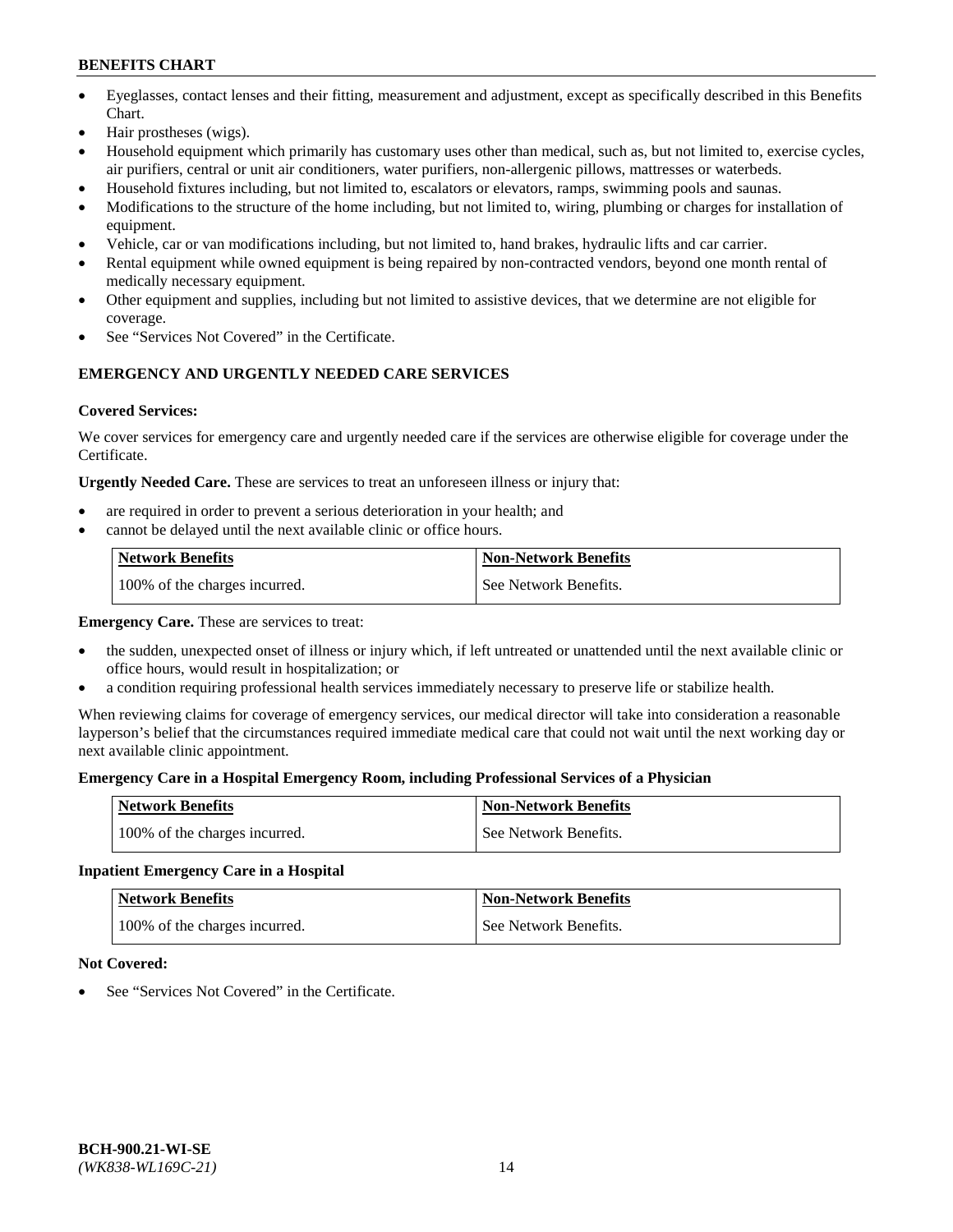## **GENE THERAPY**

### **Covered Services:**

We cover gene therapy treatment if it meets our medical coverage criteria.

| <b>Network Benefits</b>                                                                                                                                                                                 | <b>Non-Network Benefits</b> |
|---------------------------------------------------------------------------------------------------------------------------------------------------------------------------------------------------------|-----------------------------|
| Coverage level is same as corresponding Network<br>Benefits, depending on type of service provided such as<br>Office Visits for Illness or Injury, Inpatient or<br><b>Outpatient Hospital Services.</b> | No coverage.                |

### **Limitations:**

- Gene therapy must be provided by a designated provider.
- Specific types of gene therapy are limited to therapies and conditions specified in our medical coverage criteria.

## **Not Covered:**

See "Services Not Covered" in the Certificate.

### **HEALTH EDUCATION**

### **Covered Services:**

We cover education for preventive services and education for the management of chronic health problems (such as diabetes).

| <b>Network Benefits</b>                                     | <b>Non-Network Benefits</b>  |
|-------------------------------------------------------------|------------------------------|
| 100% of the charges incurred.<br>Deductible does not apply. | 50% of the charges incurred. |

#### **Not Covered:**

See "Services Not Covered" in the Certificate.

### **HOME-BASED HEALTH ASSESSMENT PROGRAM**

#### **Covered Services:**

If you meet our criteria for coverage, you may qualify for our home-based comprehensive health risk assessment program. The program covers a health assessment with a designated nurse practitioner.

| <b>Network Benefits</b>                                     | <b>Non-Network Benefits</b> |
|-------------------------------------------------------------|-----------------------------|
| 100% of the charges incurred.<br>Deductible does not apply. | No coverage.                |

#### **Not Covered:**

See "Services Not Covered" in the Certificate.

### **HOME HEALTH SERVICES**

#### **Covered Services:**

We cover skilled nursing services, physical therapy, occupational therapy, speech therapy, respiratory therapy and other therapeutic services, non-routine prenatal and postnatal services, routine postnatal well child visits, as described in our medical coverage criteria, phototherapy services for newborns, home health aide services and other eligible home health services when provided in your home, if you are homebound (i.e., unable to leave home without considerable effort due to a medical condition). Lack of transportation does not constitute homebound status. For phototherapy services for newborns and high risk prenatal services, supplies and equipment are included.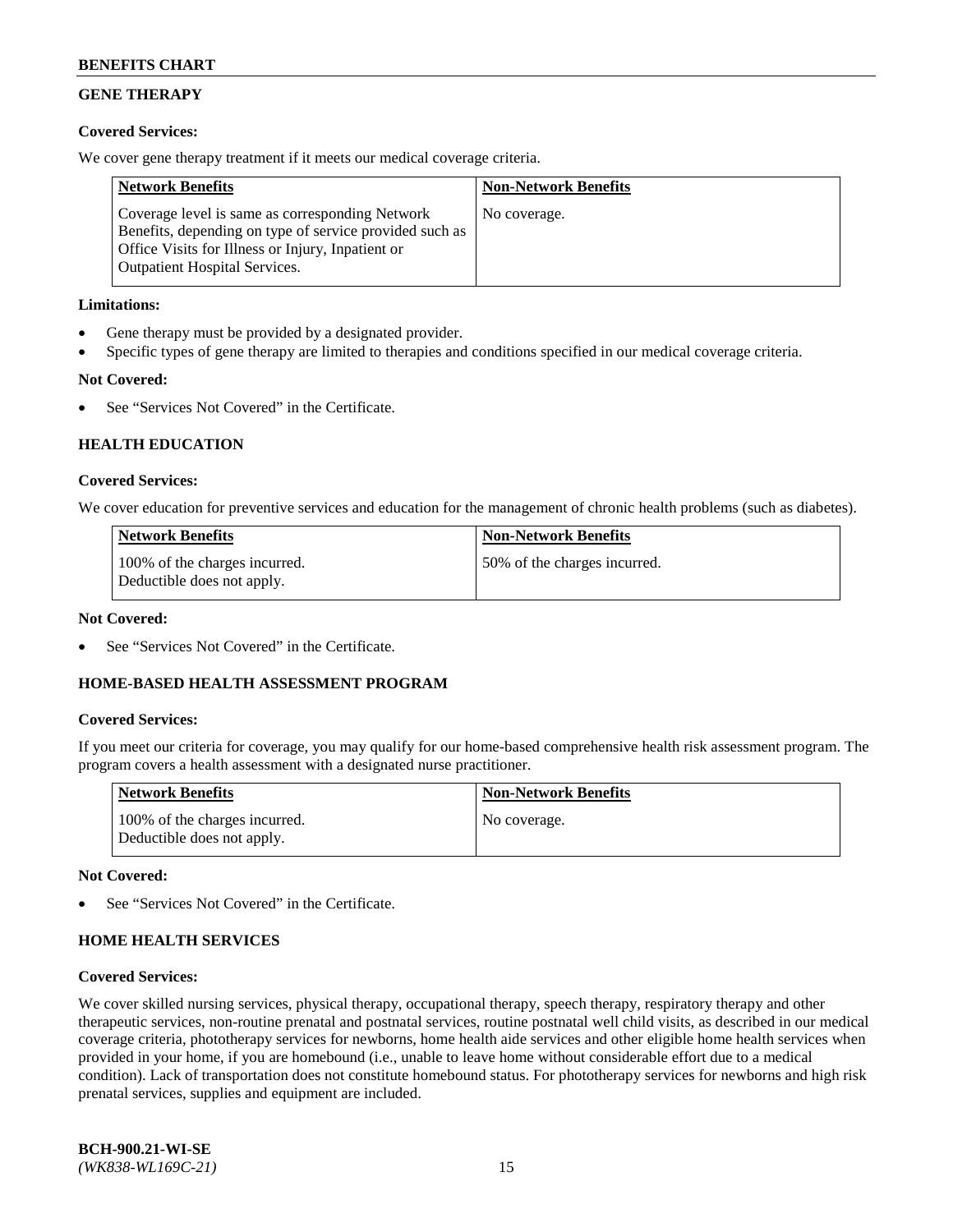We cover total parenteral nutrition/intravenous ("TPN/IV") therapy, equipment, supplies and drugs in connection with IV therapy. IV line care kits are covered under Durable Medical Equipment.

We cover palliative care benefits. Palliative care includes symptom management, education and establishing goals of care. We waive the requirement that you be homebound for a limited number of home visits for palliative care (as shown in this Benefits Chart), if you have a life-threatening, non-curable condition which has a prognosis of survival of two years or less. Additional palliative care visits are eligible under the home health services benefit if you are homebound and meet all other requirements defined in this section.

You do not need to be homebound to receive total parenteral nutrition/intravenous ("TPN/IV") therapy.

Home health services are eligible and covered only when:

- medically necessary; and
- provided as rehabilitative care, terminal care or maternity care; and
- ordered by a physician, and included in the written home care plan.

### **Physical Therapy, Occupational Therapy, Speech Therapy, Respiratory Therapy, Home Health Aide Services and Palliative Care**

| <b>Network Benefits</b>       | <b>Non-Network Benefits</b>  |
|-------------------------------|------------------------------|
| 100% of the charges incurred. | 50% of the charges incurred. |

### **TPN/IV Therapy, Skilled Nursing Services, Non-Routine Prenatal/Postnatal Services, and Phototherapy**

| <b>Network Benefits</b>       | <b>Non-Network Benefits</b>  |
|-------------------------------|------------------------------|
| 100% of the charges incurred. | 50% of the charges incurred. |

Each 24-hour visit (or shifts up to 24-hour visits) equals one visit and counts toward the Maximum visits for all other services shown below. Any visit that lasts less than 24 hours regardless of the length of the visit, will count as one visit toward the Maximum visits for all other services shown below. All visits must be medically necessary and benefit eligible.

#### **Routine Prenatal/Postnatal Services and Child Health Supervision Services**

| Network Benefits                                            | <b>Non-Network Benefits</b>  |
|-------------------------------------------------------------|------------------------------|
| 100% of the charges incurred.<br>Deductible does not apply. | 50% of the charges incurred. |

## **Maximum Visits for Palliative Care**

If you are eligible to receive palliative care in the home and you are not homebound, there is a maximum of 12 visits per calendar year.

#### **Maximum Visits for All Services Other Than Palliative Care**

| Network Benefits             | <b>Non-Network Benefits</b>  |
|------------------------------|------------------------------|
| 60 visits per calendar year. | 30 visits per calendar year. |

Each visit provided under the Network Benefits and Non-Network Benefits counts toward the maximums shown under both Maximum visits sections. The routine postnatal well child visits do not count toward the visit limit.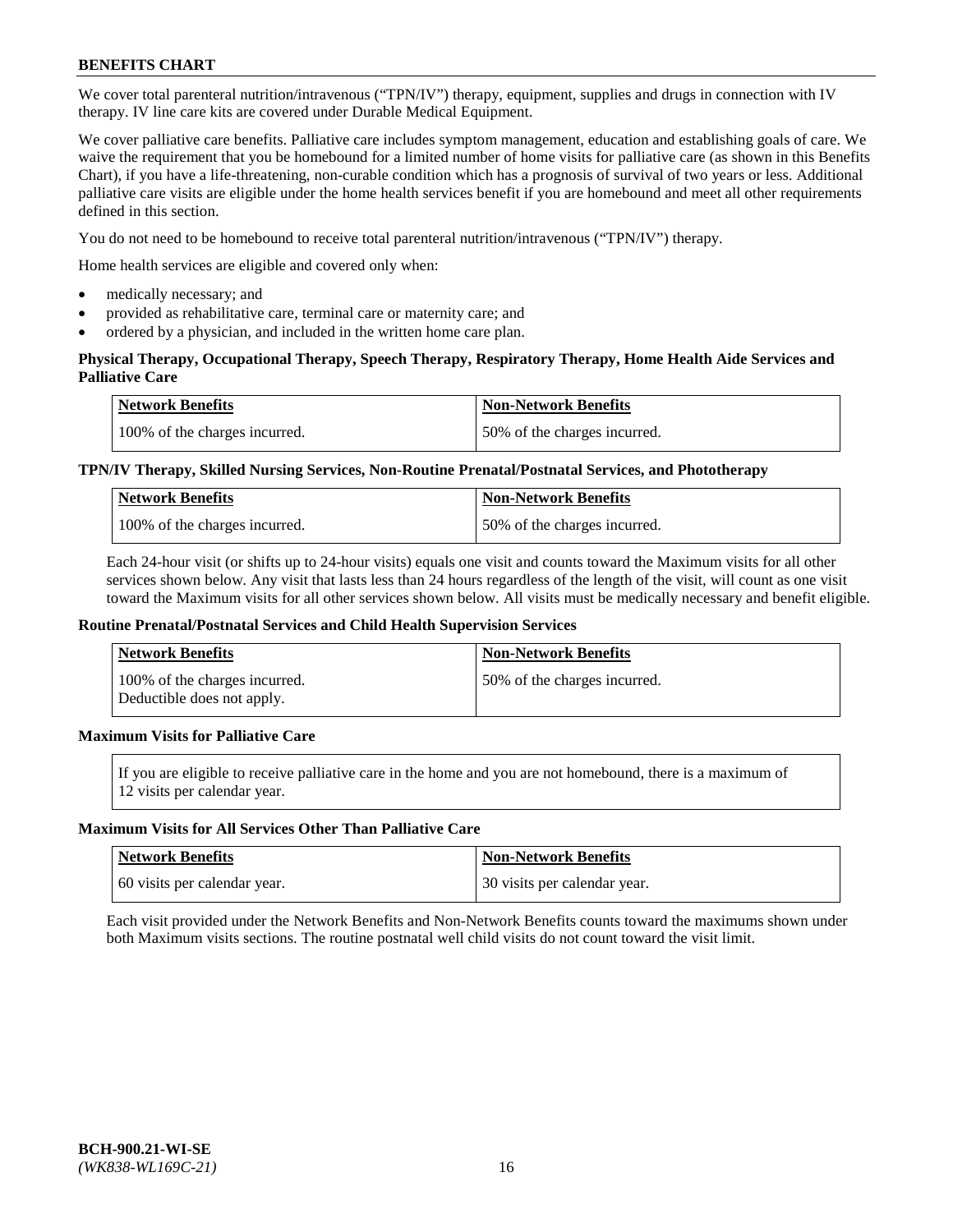### **Limitations:**

- Home health services are not provided as a substitute for a primary caregiver in the home or as relief (respite) for a primary caregiver in the home. We will not reimburse family members or residents in your home for the above services.
- A service shall not be considered a skilled nursing service merely because it is performed by, or under the direct supervision of, a licensed nurse. Where a service (such as tracheotomy suctioning or ventilator monitoring) or like services, can be safely and effectively performed by a non-medical person (or self-administered), without the direct supervision of a licensed nurse, the service shall not be regarded as a skilled nursing service, whether or not a skilled nurse actually provides the service. The unavailability of a competent person to provide a non-skilled service shall not make it a skilled service when a skilled nurse provides it. Only the skilled nursing component of so-called "blended" services (i.e. services which include skilled and non-skilled components) are covered under this Benefits Chart.

## **Not Covered:**

- Financial or legal counseling services.
- Housekeeping or meal services in your home.
- Private duty nursing services.
- Services provided by a family member or enrollee, or a resident in the enrollee's home.
- Vocational rehabilitation and recreational or educational therapy. Recreation therapy is therapy provided solely for the purpose of recreation, including, but not limited to: (a) requests for physical therapy or occupational therapy to improve athletic ability, and (b) braces or guards to prevent sports injuries.
- See "Services Not Covered" in the Certificate.

## **HOME HOSPICE SERVICES**

### **Applicable Definitions:**

**Part-time.** This is up to two hours of service per day, more than two hours is considered continuous care.

**Continuous Care.** This is from two to twelve hours of service per day provided by a registered nurse, licensed practical nurse, or home health aide, during a period of crisis in order to maintain a terminally ill patient at home.

**Appropriate Facility.** This is a nursing home, hospice residence, or other inpatient facility.

**Custodial Care Related to Hospice Services.** This means providing assistance in the activities of daily living and the care needed by a terminally ill patient which can be provided by primary caregiver (i.e., family member or friend) who is responsible for the patient's home care.

### **Covered Services:**

**Home Hospice Program.** We cover the services described below if you are terminally ill and accepted as a home hospice program participant. You must meet the eligibility requirements of the program, and elect to receive services through the home hospice program. The services will be provided in your home, with inpatient care available when medically necessary as described below. If you elect to receive hospice services, you do so in lieu of curative treatment for your terminal illness for the period you are enrolled in the home hospice program.

**Eligibility:** In order to be eligible to be enrolled in the home hospice program, you must: (1) be a terminally ill patient (prognosis of six months or less); (2) have chosen a palliative treatment focus (i.e., emphasizing comfort and supportive services rather than treatment attempting to cure the disease or condition); and (3) continue to meet the terminally ill prognosis as reviewed by our medical director or his or her designee over the course of care. You may withdraw from the home hospice program at any time.

**Eligible Services:** Hospice services include the following services provided in accordance with an approved hospice treatment plan.

- Home Health Services:
	- o Part-time care provided in your home by an interdisciplinary hospice team (which may include a physician, nurse, social worker, and spiritual counselor) and medically necessary home health services are covered.
	- o One or more periods of continuous care in your home or in a setting which provides day care for pain or symptom management, when medically necessary, will be covered.
- Inpatient Services: We cover medically necessary inpatient services.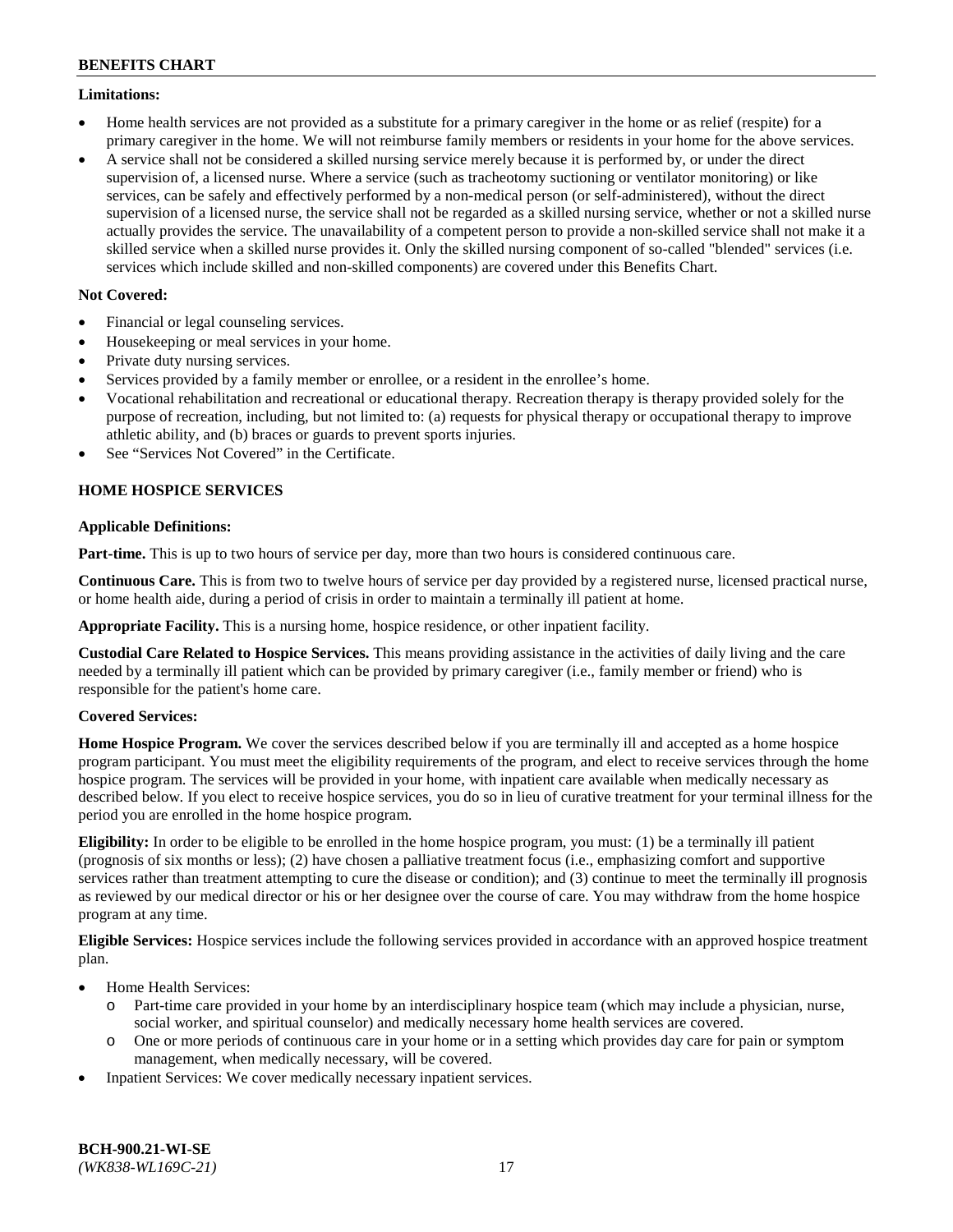- Other Services:
	- Respite care is covered for care in your home or in an appropriate facility, to give your primary caregivers (i.e., family members or friends) rest and/or relief when necessary in order to maintain a terminally ill patient at home.
	- o Medically necessary medications for pain and symptom management.
	- o Semi-electric hospital beds and other durable medical equipment are covered.
	- Emergency and non-emergency care is covered.

| Network Benefits              | <b>Non-Network Benefits</b>  |
|-------------------------------|------------------------------|
| 100% of the charges incurred. | 50% of the charges incurred. |

Respite care is limited to 5 days per episode, and respite care and continuous care combined are limited to 30 days.

## **Not Covered:**

- Financial or legal counseling services.
- Housekeeping or meal services in your home.
- Custodial or maintenance care related to hospice services, whether provided in the home or in a nursing home.
- Any service not specifically described as covered services under this home hospice services benefits.
- Any services provided by members of your family or residents in your home.
- See "Services Not Covered" in the Certificate.

## **HOSPITAL AND SKILLED NURSING FACILITY SERVICES**

### **Covered Services:**

We cover services as described below.

## **Medical or Surgical Hospital Services**

**Inpatient Hospital Services:** We cover the following medical or surgical services, for the treatment of acute illness or injury, which require the level of care only provided in an acute care facility. These services must be authorized by a physician.

Inpatient hospital services include: room and board; the use of operating or maternity delivery rooms; intensive care facilities; newborn nursery facilities; general nursing care, anesthesia, laboratory and diagnostic imaging services, radiation therapy, physical therapy, prescription drugs or other medications administered during treatment, blood and blood products (unless replaced), and blood derivatives, and other diagnostic or treatment related hospital services; physician and other professional medical and surgical services provided while in the hospital, including gender reassignment surgery that meets medical coverage criteria.

We cover, following a vaginal delivery, a minimum of 48 hours of inpatient care for the mother and newborn child. We cover, following a caesarean section delivery, a minimum of 96 hours of inpatient care for the mother and newborn child.

Group health plans and health insurance issuers generally may not, under Federal law, restrict benefits for any hospital length of stay in connection with childbirth for the mother of newborn child to less than 48 hours following a vaginal delivery, or less than 96 hours following a caesarean section. However, Federal law generally does not prohibit the mother's or newborn's attending provider, after consulting with the mother, from discharging the mother or her newborn earlier than 48 hours (or 96 hours as applicable). In any case plans and issuers may not, under Federal law, require that a provider obtain authorization from the plan or the insurance issuer for prescribing a length of stay not in excess of 48 hours (or 96 hours).

| Network Benefits              | <b>Non-Network Benefits</b>  |
|-------------------------------|------------------------------|
| 100% of the charges incurred. | 50% of the charges incurred. |

Each Insured's admission or confinement, including that of a newborn child, is separate and distinct from the admission or confinement of any other Insured.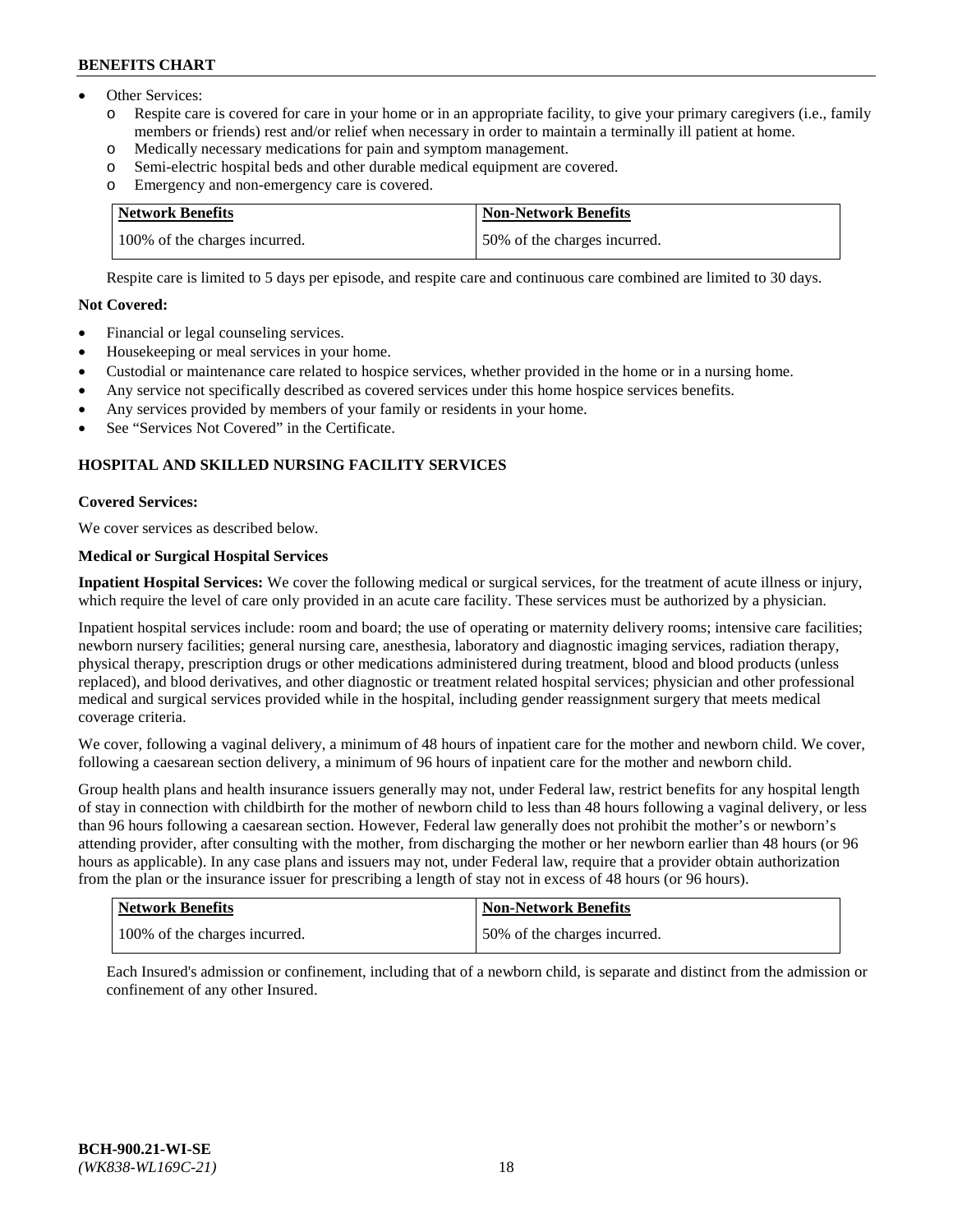**Outpatient Hospital, Ambulatory Care or Surgical Facility Services:** We cover the following medical and surgical services, for diagnosis or treatment of illness or injury on an outpatient basis. These services must be authorized by a physician.

Outpatient services include: use of operating rooms, maternity delivery rooms or other outpatient departments, rooms or facilities; and the following outpatient services: general nursing care, anesthesia, laboratory and diagnostic imaging services, radiation therapy, physical therapy, drugs administered during treatment, blood and blood products (unless replaced), and blood derivatives, and other diagnostic or treatment related outpatient services; physician and other professional medical and surgical services provided while an outpatient, including colonoscopies (starting at age 50, or under age 50 for people at high risk of colorectal cancer), and gender reassignment surgery that meets medical coverage criteria.

For Network Benefits, non-emergent, scheduled outpatient Magnetic Resonance Imaging (MRI) and Computed Tomography (CT) must be provided at a designated facility. Your physician or facility will obtain or verify prior authorization for these services, as needed.

To see the benefit level for diagnostic imaging services, laboratory services and physical therapy, see benefits under Diagnostic Imaging Services, Laboratory Services and Physical Therapy in this Benefits Chart.

| <b>Network Benefits</b>       | <b>Non-Network Benefits</b>  |
|-------------------------------|------------------------------|
| 100% of the charges incurred. | 50% of the charges incurred. |

### **Skilled Nursing Facility Care:**

We cover room and board, daily skilled nursing and related ancillary services for post-acute treatment and rehabilitative care of illness or injury that meets medical coverage criteria. Rehabilitation services are limited to services where significant measurable progress is expected to occur within a reasonable period of time.

| <b>Network Benefits</b>                      | <b>Non-Network Benefits</b>                  |
|----------------------------------------------|----------------------------------------------|
| 100% of the charges incurred.                | 150% of the charges incurred.                |
| Limited to a 30 day maximum per confinement. | Limited to a 30 day maximum per confinement. |

Each day of services provided under the Network Benefits and Non-Network Benefits, combined, applies toward the maximum shown above.

#### **Not Covered:**

- Services for items for personal convenience, such as television rental, are not covered.
- See "Services Not Covered" in the Certificate.

### **INFERTILITY SERVICES**

#### **Covered Services:**

We cover the diagnosis of infertility. These services include diagnostic procedures and tests provided in connection with an infertility evaluation, office visits and consultations to diagnose infertility.

| <b>Network Benefits</b>       | <b>Non-Network Benefits</b>  |
|-------------------------------|------------------------------|
| 100% of the charges incurred. | 50% of the charges incurred. |

Coverage is limited to office visits and consultations to diagnose infertility. Treatment is not covered.

#### **Not Covered:**

- Treatment of infertility, including, but not limited to, office visits, laboratory, diagnostic imaging services, and drugs for the treatment of infertility; assisted reproduction, including, but not limited to, gamete intrafallopian tube transfer (GIFT), zygote intrafallopian tube transfer (ZIFT) intracytoplasmic sperm injection (ICSI), and/or in-vitro fertilization (IVF), and all charges associated with such procedures; reversal of sterilization; artificial insemination; and sperm, ova or embryo acquisition, retrieval or storage; however, we cover office visits and consultations to diagnose infertility.
- Services related to the establishment of surrogate pregnancy and fees for a surrogate.
- See "Services Not Covered" in the Certificate.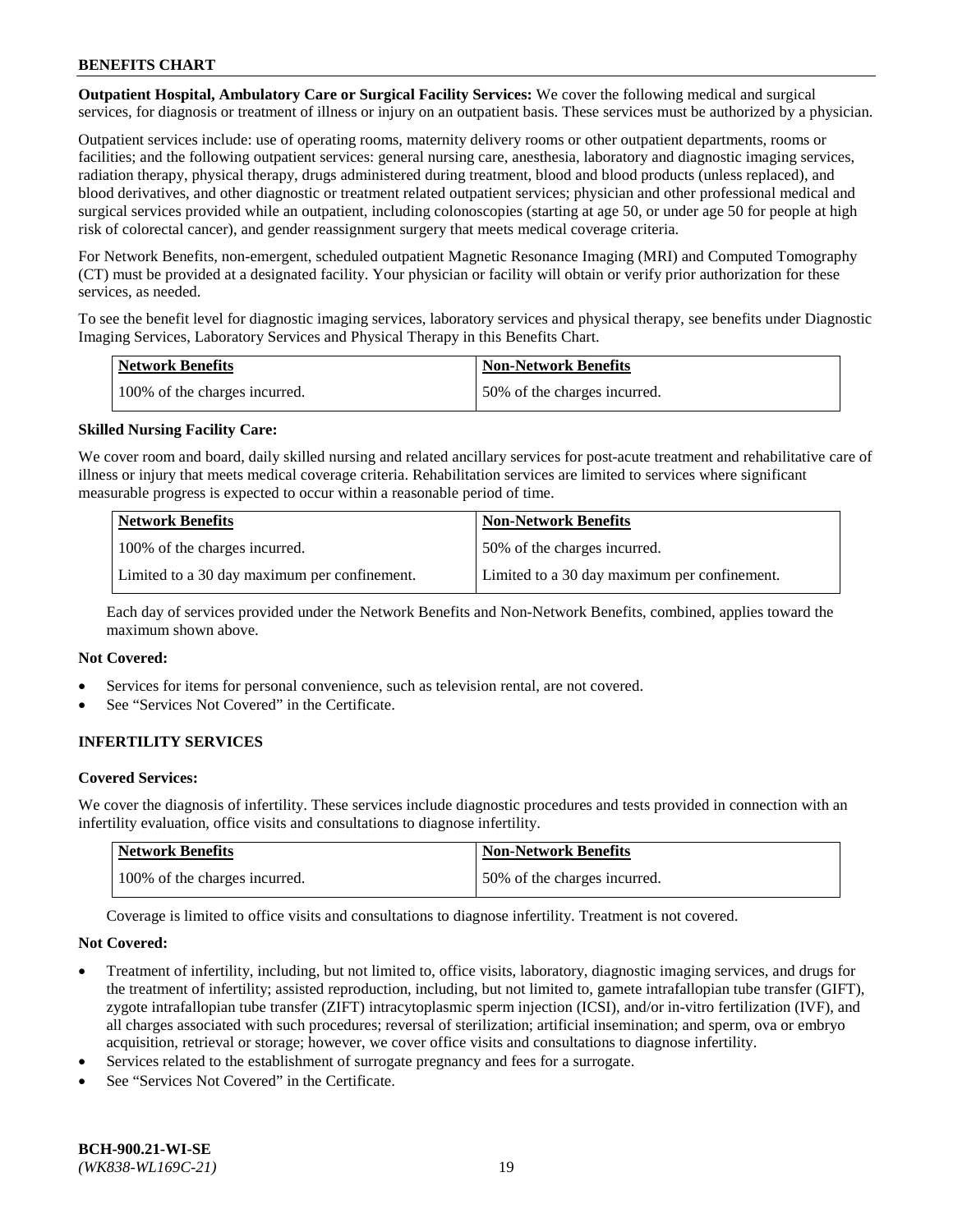## **LABORATORY SERVICES**

### **Covered Services:**

We cover laboratory tests when ordered by a provider and provided in a clinic or outpatient hospital facility. This includes blood tests to detect lead exposure in children between the ages of 6 months and 72 months.

To see the benefit level for inpatient hospital or skilled nursing facility services, see benefits under "Inpatient Hospital and Skilled Nursing Facility Services" in this Benefits Chart.

**Prostate-specific antigen (PSA) test coverage.** We cover prostate cancer screening for men 40 years of age or over who are symptomatic or in a high-risk category and for all men 50 years of age or older. Coverage includes a prostate-specific antigen blood test and a digital rectal examination.

| Network Benefits              | <b>Non-Network Benefits</b>  |
|-------------------------------|------------------------------|
| 100% of the charges incurred. | 50% of the charges incurred. |

### **All other laboratory services**

## **Services for Illness or Injury**

| <b>Network Benefits</b>       | <b>Non-Network Benefits</b>  |
|-------------------------------|------------------------------|
| 100% of the charges incurred. | 50% of the charges incurred. |

### **Preventive Services**

Laboratory services associated with preventive services are covered at the benefit level shown in the "Preventive Services" section of this Benefits Chart.

### **Not Covered:**

See "Services Not Covered" in the Certificate.

### **MASTECTOMY RECONSTRUCTION BENEFIT**

#### **Covered Services:**

We cover reconstruction of the breast on which the mastectomy has been performed; surgery and reconstruction of the other breast to produce symmetrical appearance, and prostheses and physical complications of all stages of mastectomy, including lymphedemas.

| <b>Network Benefits</b>                               | <b>Non-Network Benefits</b>                           |
|-------------------------------------------------------|-------------------------------------------------------|
| Coverage level is same as corresponding Network       | Coverage level is same as corresponding Non-Network   |
| Benefits, depending on type of service provided, such | Benefits, depending on type of service provided, such |
| as Office Visits for Illness or Injury, Inpatient or  | as Office Visits for Illness or Injury, Inpatient or  |
| Outpatient Hospital Services.                         | Outpatient Hospital Services.                         |

### **Not Covered:**

See "Services Not Covered" in the Certificate.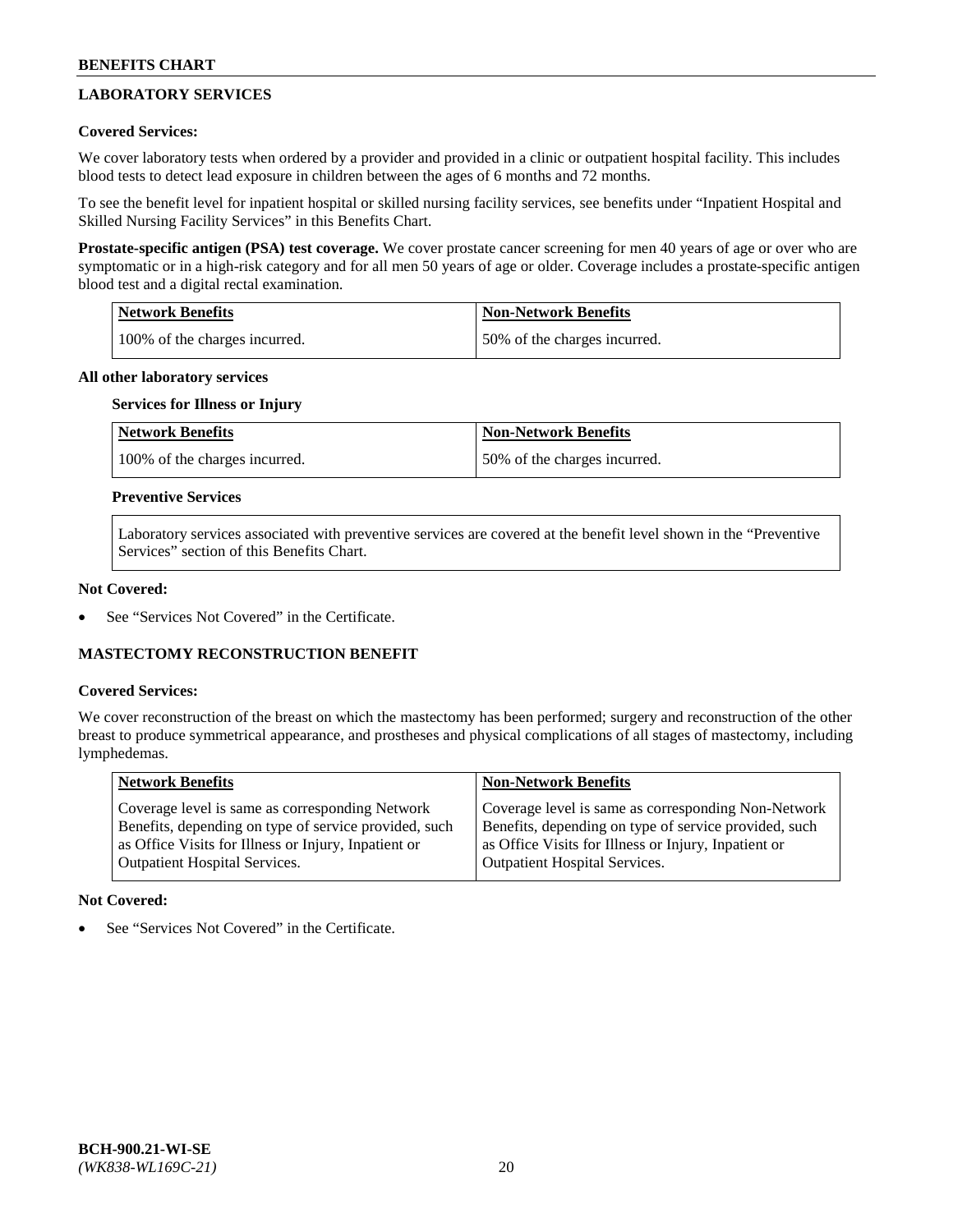## **MEDICATION THERAPY DISEASE MANAGEMENT PROGRAM**

### **Covered Services:**

If you meet our criteria for coverage, you may qualify for our Medication Therapy Disease Management Program.

The program covers consultations with a designated Network pharmacist.

Covered services are based on established medical policies, which are subject to periodic review and modification by the medical directors. These medical policies (medical coverage criteria) are available by calling Member Services, or logging on to your "*my*HealthPartners" account at [healthpartners.com.](http://www.healthpartners.com/)

| Network Benefits                                            | <b>Non-Network Benefits</b> |
|-------------------------------------------------------------|-----------------------------|
| 100% of the charges incurred.<br>Deductible does not apply. | No coverage.                |

### **Not Covered:**

See "Services Not Covered" in the Certificate.

## **OFFICE VISITS FOR ILLNESS OR INJURY**

### **Covered Services:**

We cover the following when medically necessary: professional medical and surgical services and related supplies, including biofeedback, of physicians and other health care providers; blood and blood products (unless replaced) and blood derivatives.

We cover diagnosis and treatment of illness or injury to the eyes. Where contact or eye glass lenses are prescribed as medically necessary for the post-operative treatment of cataracts or for the treatment of aphakia, or keratoconus, we cover the initial evaluation, lenses and fitting. Insureds must pay for lens replacement beyond the initial pair.

### **Office Visits**

| <b>Network Benefits</b>       | <b>Non-Network Benefits</b>  |
|-------------------------------|------------------------------|
| 100% of the charges incurred. | 50% of the charges incurred. |

#### **Convenience Clinics**

| Network Benefits              | <b>Non-Network Benefits</b>  |
|-------------------------------|------------------------------|
| 100% of the charges incurred. | 50% of the charges incurred. |

#### **Scheduled Telephone Visits**

| <b>Network Benefits</b>       | Non-Network Benefits         |
|-------------------------------|------------------------------|
| 100% of the charges incurred. | 50% of the charges incurred. |

### **E-Visits**

#### **Access to Online Care through virtuwell a[t virtuwell.com](https://www.virtuwell.com/)**

| Network Benefits              | <b>Non-Network Benefits</b> |
|-------------------------------|-----------------------------|
| 100% of the charges incurred. | Not applicable.             |

## **All Other E-Visits**

| <b>Network Benefits</b>       | <b>Non-Network Benefits</b>  |
|-------------------------------|------------------------------|
| 100% of the charges incurred. | 50% of the charges incurred. |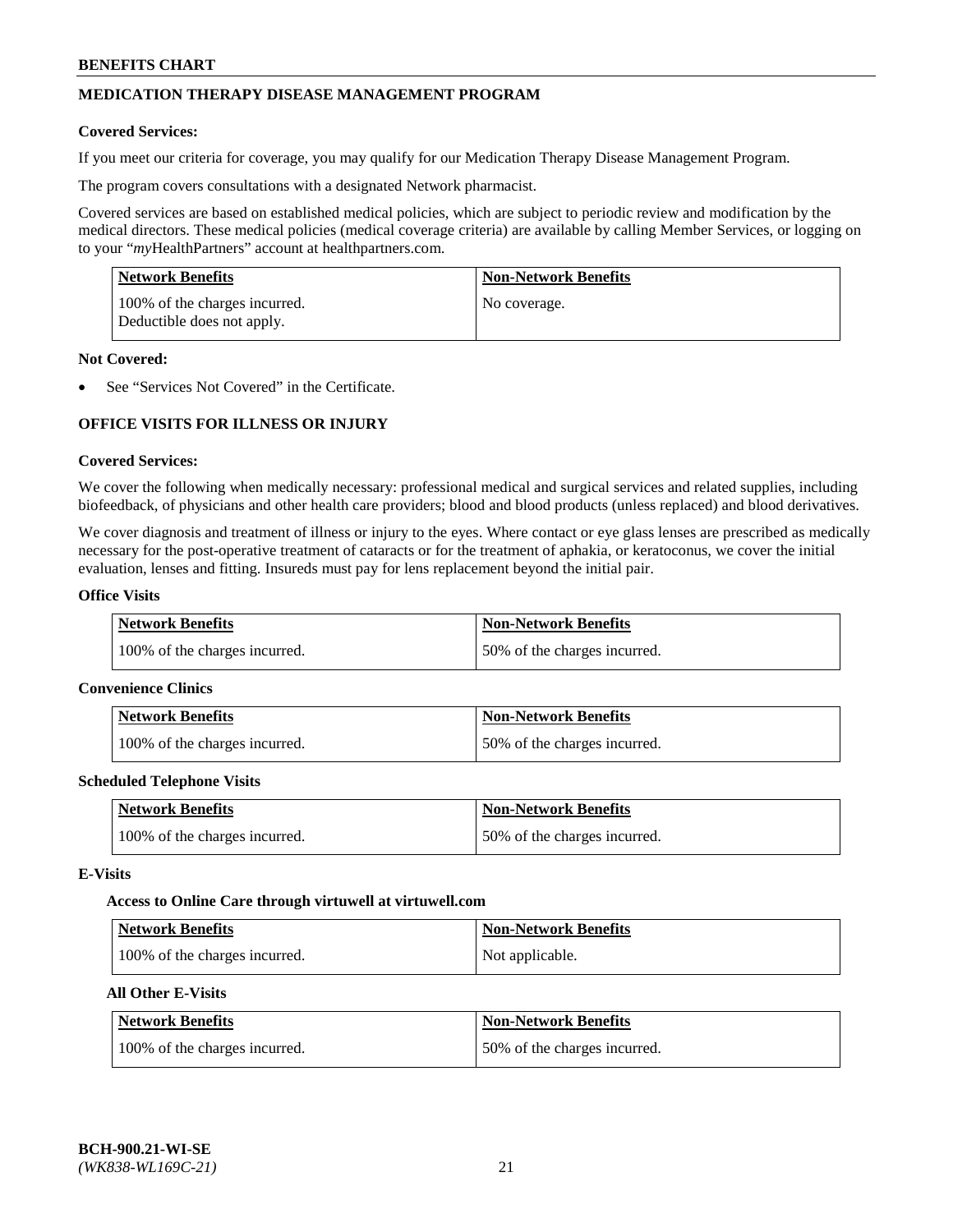### **Injections Administered in a Physician's Office, other than immunizations**

### **Allergy Injections**

| Network Benefits              | <b>Non-Network Benefits</b>  |
|-------------------------------|------------------------------|
| 100% of the charges incurred. | 50% of the charges incurred. |

## **All Other Injections**

| <b>Network Benefits</b>       | <b>Non-Network Benefits</b>  |
|-------------------------------|------------------------------|
| 100% of the charges incurred. | 50% of the charges incurred. |

### **Not Covered:**

- Court ordered treatment, except as described in this Benefits Chart. Any resulting court ordered treatment for mental health services will be subject to the Certificate's requirement for medical necessity.
- See "Services Not Covered" in the Certificate.

### **PEDIATRIC EYEWEAR**

### **Covered Services:**

We cover pediatric eyewear for children under age 19, subject to our medical coverage criteria. Coverage under this provision will continue until the end of the month in which the child turns age 19. These medical policies (medical coverage criteria) are available by calling Member Services, or logging on to your "*my*HealthPartners" account a[t healthpartners.com.](https://www.healthpartners.com/hp/index.html)

| Network Benefits              | <b>Non-Network Benefits</b> |
|-------------------------------|-----------------------------|
| 100% of the charges incurred. | No coverage.                |

Limited to one pair of eyeglasses (lenses and frames), or one pair of contact lenses per calendar year.

### **Not Covered:**

See "Services Not Covered" in the Certificate.

## **PHYSICAL THERAPY, OCCUPATIONAL THERAPY, SPEECH THERAPY AND OTHER SPECIFIED THERAPIES**

#### **Covered Services:**

We cover the following physical therapy, occupational therapy and speech therapy services:

- Medically necessary rehabilitative care to correct the effects of illness or injury.
- Habilitative care rendered for congenital, developmental or medical conditions which have significantly limited the successful initiation of normal speech and normal motor development.

Massage therapy which is performed in conjunction with other treatment/modalities by a physical or occupational therapist is part of a prescribed treatment plan and is not billed separately is covered.

We cover services provided in a clinic. To see the benefit level for inpatient hospital or skilled nursing facility services, see benefits under "Inpatient Hospital and Skilled Nursing Facility Services".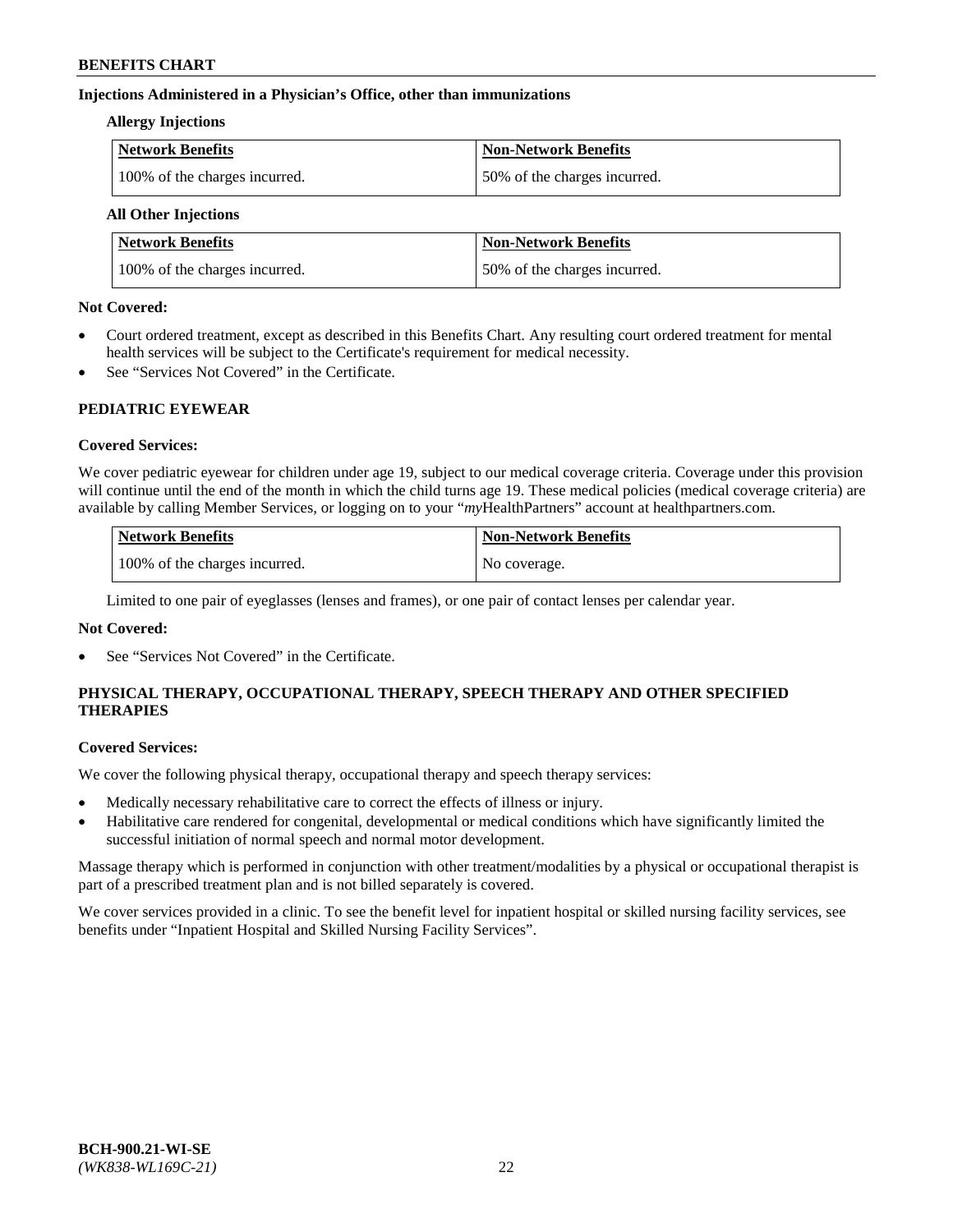### **Rehabilitative Care**

| <b>Network Benefits</b>                                                                       | <b>Non-Network Benefits</b>                                                                   |
|-----------------------------------------------------------------------------------------------|-----------------------------------------------------------------------------------------------|
| 100% of the charges incurred.                                                                 | 50% of the charges incurred.                                                                  |
| Physical, Occupational and Speech Therapy are<br>limited to 20 visits each per calendar year. | Physical, Occupational and Speech Therapy are<br>limited to 20 visits each per calendar year. |

In addition to the services provided above, we cover a minimum of:

- 20 visits per calendar year for pulmonary rehabilitation therapy.
- 36 visits per calendar year for cardiac rehabilitation therapy.
- 30 visits per calendar year for post-cochlear implant aural therapy.
- 20 visits per calendar year for cognitive rehabilitation therapy.

The maximum number of visits is combined for Network Benefits and Non-Network Benefits.

### **Habilitative Services**

| <b>Network Benefits</b>                                                                       | <b>Non-Network Benefits</b>                                                                   |
|-----------------------------------------------------------------------------------------------|-----------------------------------------------------------------------------------------------|
| 100% of the charges incurred.                                                                 | 50% of the charges incurred.                                                                  |
| Physical, Occupational and Speech Therapy are<br>limited to 20 visits each per calendar year. | Physical, Occupational and Speech Therapy are<br>limited to 20 visits each per calendar year. |

The maximum number of visits is combined for Network Benefits and Non-Network Benefits.

### **Not Covered:**

- Massage therapy for the purpose of comfort or convenience of the Insured.
- See "Services Not Covered" in the Certificate.

### **PRESCRIPTION DRUG SERVICES**

### **Covered Services:**

We cover prescription drugs and medications that can be self-administered or are administered in a physician's office.

We will refill a prescription for eye drops covered under this Benefits Chart if the Insured requests a refill and the original prescription specified that additional quantities would be needed, providing the refill request does not exceed the quantities needed, and the following conditions are met:

- If the Insured requests a 30-day refill supply, the request must be made between 22 and 30 days of the later of (a) the original date that the prescription was distributed to the insured or (b) the date that the most recent refill was distributed to the Insured; or
- If the Insured requests a 90-day refill supply, the request must be made between 67 and 90 days of the later of (a) the original date that the prescription was distributed to the insured or (b) the date that the most recent refill was distributed to the Insured.

#### **For Network Benefits, drugs and medications must be obtained at a Network pharmacy.**

#### **For Non-Network Benefits, drugs and medications must be part of the formulary.**

#### **Outpatient Drugs (except as specified below)**

| <b>Network Benefits</b>                                                                                                                                      | <b>Non-Network Benefits</b>  |
|--------------------------------------------------------------------------------------------------------------------------------------------------------------|------------------------------|
| Formulary drugs are covered at 100% of the charges<br>incurred.                                                                                              | 50% of the charges incurred. |
| Formulary insulin is considered preventive and is not<br>subject to your deductible. In no event will your cost for<br>a formulary insulin drug exceed \$25. |                              |
| Non-formulary drugs are covered at 80% of the charges<br>incurred.                                                                                           |                              |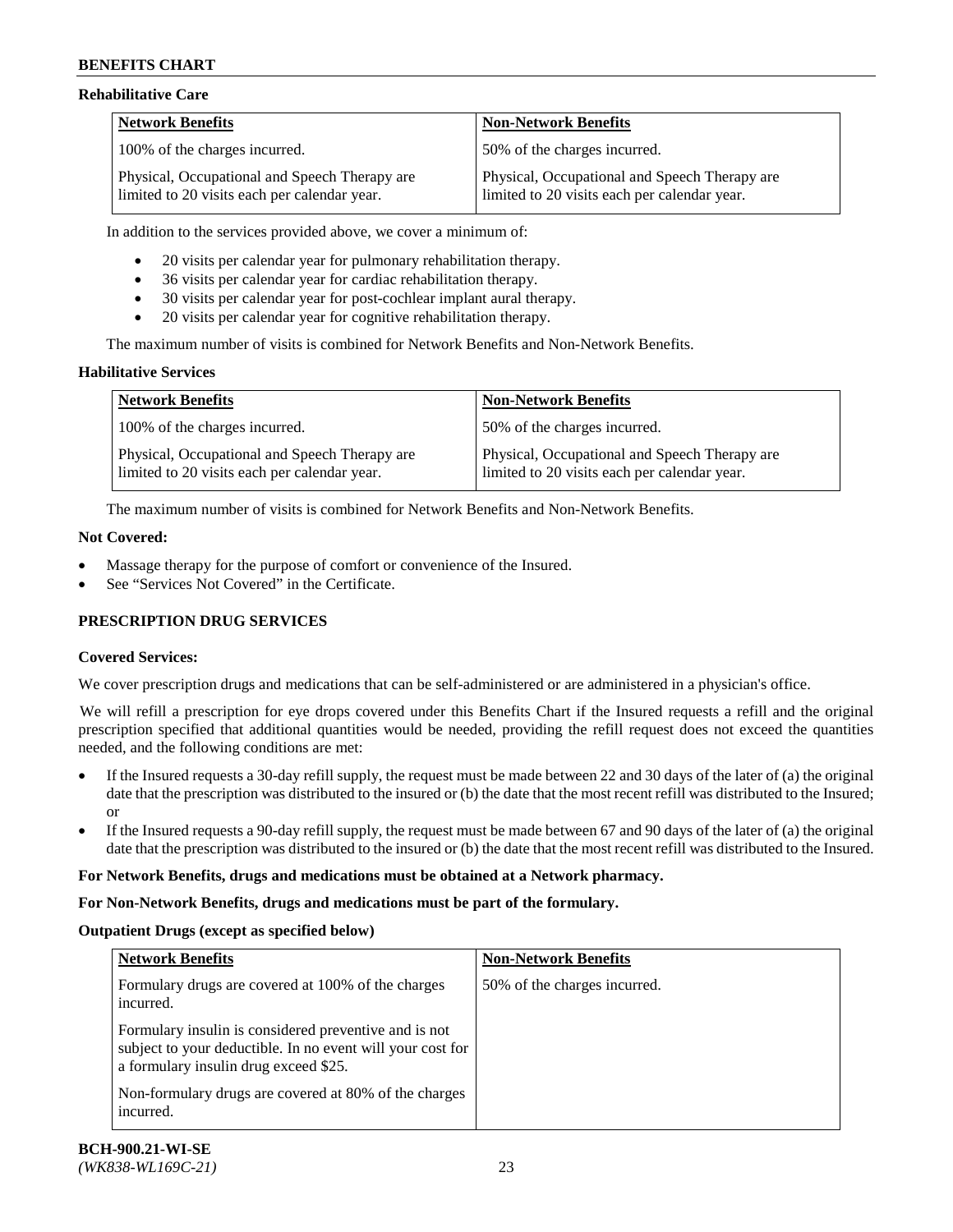**Oral chemotherapy drugs** are included on the Specialty Drug List. However, you pay the applicable outpatient drug benefit. As required by Wisconsin law, you will not pay higher cost sharing (deductible, copayment or coinsurance) for orally administered chemotherapy drugs than you pay for injected or intravenously administered chemotherapy drugs.

### **Mail Order Drugs**

| <b>Network Benefits</b>                                                                                                                                                       | <b>Non-Network Benefits</b>           |
|-------------------------------------------------------------------------------------------------------------------------------------------------------------------------------|---------------------------------------|
| For your convenience, you may also get up to a 93-day<br>supply of outpatient prescription drugs that can be self-<br>administered through the designated mail order service. | See Network Mail Order Drugs Benefit. |
| New prescriptions to treat certain chronic conditions<br>and trial drugs will be limited to quantity limits<br>described at the end of this section.                          |                                       |
| Specialty Drugs are not available through the mail order<br>service.                                                                                                          |                                       |

### **Tobacco Cessation Drugs are covered for all FDA approved tobacco cessation drugs**

| Network Benefits                                            | Non-Network Benefits         |
|-------------------------------------------------------------|------------------------------|
| 100% of the charges incurred.<br>Deductible does not apply. | 50% of the charges incurred. |

### **Contraceptive Drugs**

| <b>Network Benefits</b>                                                                                                                                         | <b>Non-Network Benefits</b>  |
|-----------------------------------------------------------------------------------------------------------------------------------------------------------------|------------------------------|
| 100% of the charges incurred for formulary drugs.<br>Deductible does not apply.                                                                                 | 50% of the charges incurred. |
| If a physician requests that a non-formulary<br>contraceptive drug be dispensed as written, the drug<br>will be covered at 100%, not subject to the deductible. |                              |

### **Specialty Drugs that are Self-Administered**

| <b>Network Benefits</b>                                                                                              | <b>Non-Network Benefits</b> |
|----------------------------------------------------------------------------------------------------------------------|-----------------------------|
| 100% of the charges incurred.                                                                                        | No coverage.                |
| Specialty Drugs are limited to drugs on the Specialty<br>Drug List and must be obtained from a designated<br>vendor. |                             |

**Oral chemotherapy drugs** are included on the Specialty Drug List. However, you pay the applicable outpatient drug benefit. As required by Wisconsin law, you will not pay higher cost sharing (deductible, copayment or coinsurance) for orally administered chemotherapy drugs than you pay for injected or intravenously administered chemotherapy drugs.

#### **Limitations:**

- Certain drugs may require prior authorization as indicated on the formulary. HealthPartners may require prior authorization for the drug and also the site where the drug will be provided. Certain drugs are subject to our utilization review process and quantity limits.
- Certain non-formulary drugs require prior authorization. In addition, certain drugs may be subject to any quantity limits applied as part of our trial program.
- If an Insured requests a brand name drug when there is a generic equivalent, the brand name drug will be covered up to the charge that would apply to the generic drug, minus any required copayment. If a physician requests that a brand name drug be dispensed as written, and we determine the brand name drug is medically necessary, the drug will be paid at the nonformulary benefit..
- We may require insureds to try over-the-counter (OTC) drug alternatives before approving more costly formulary prescription drugs.

**BCH-900.21-WI-SE**  *(WK838-WL169C-21)* 24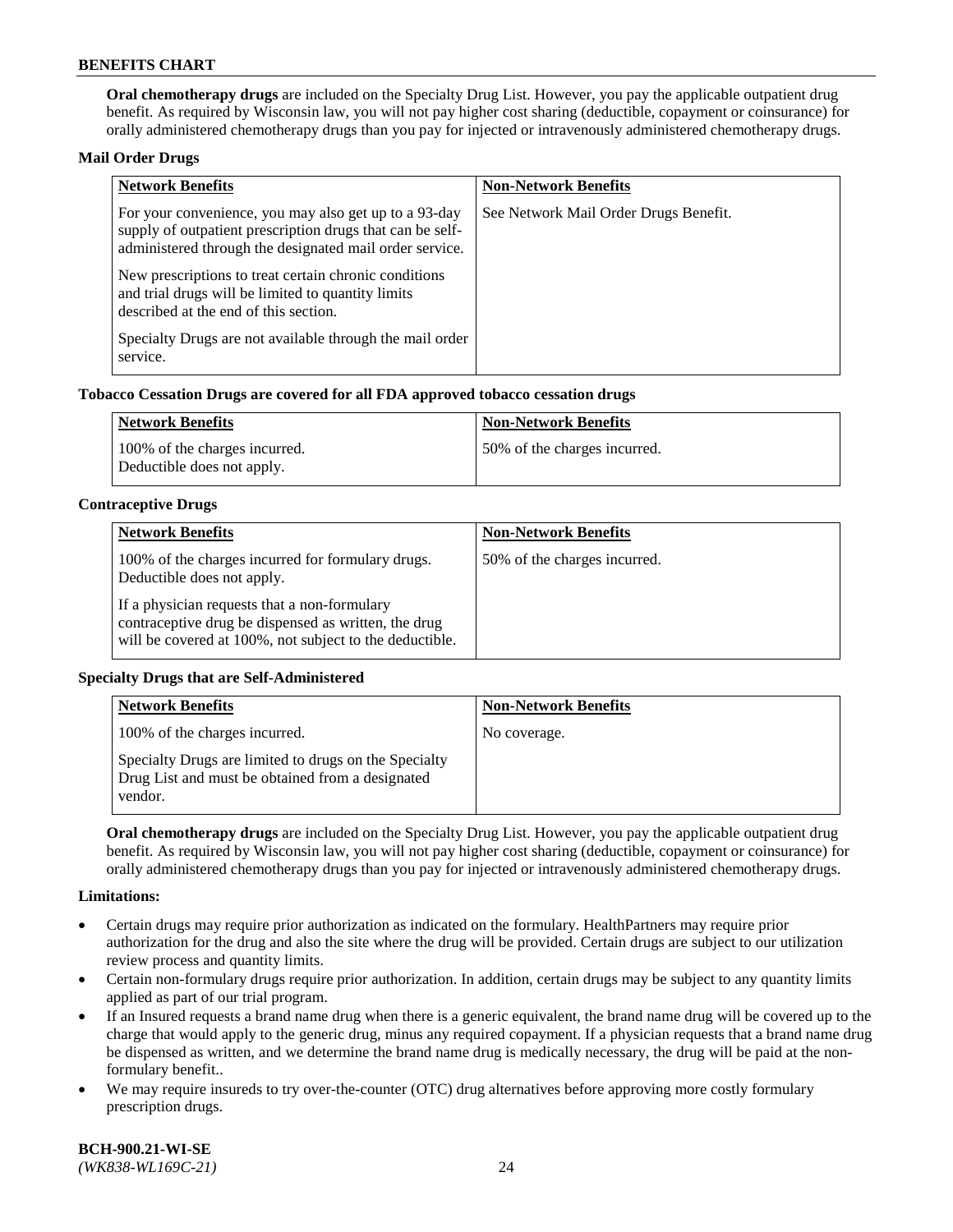- Unless otherwise specified in the Prescription Drug Services section, you may receive up to a 31-day supply per prescription.
- A 93-day supply will be covered and dispensed only at pharmacies that participate in our extended day supply program.
- New prescriptions to treat certain chronic conditions are limited to a 31-day supply.
- No more than a 31-day supply of specialty drugs will be covered and dispensed at a time unless it's a manufacturer supplied drug that cannot be split that supplies the member with more than a 31-day supply.
- If a copayment is required, you must pay one copayment for each 31-day supply, or portion thereof. **Not Covered:**
- Replacement of prescription drugs, medications, equipment and supplies due to loss, damage or theft.
- Nonprescription (over-the-counter) drugs or medications, including, but not limited to, vitamins, supplements, homeopathic remedies, and non-FDA approved drugs, unless listed on the formulary and prescribed by a physician or legally authorized health care provider under applicable state and federal law. This exclusion does not include over-thecounter contraceptives for women as allowed under the Affordable Care Act when the Insured obtains a prescription for the item. In addition, if the Insured obtains a prescription, this exclusion does not include aspirin to prevent cardiovascular disease for men and women of certain ages; folic acid supplements for women who may become pregnant; fluoride chemoprevention supplements for children without fluoride in their water source; and iron supplements for children age 6-12 who are at risk for anemia.
- All drugs for the treatment of sexual dysfunction.
- All drugs for the treatment of growth deficiency.
- All drugs for the treatment of infertility.
- Medical cannabis.
- Drugs on the Excluded Drug List. The Excluded Drug List includes select drugs within a therapy class that are not eligible for coverage. This includes drugs that may be excluded for certain indications. The Excluded Drug List is available at [healthpartners.com.](http://www.healthpartners.com/)
- Drugs that are newly approved by the FDA until they are reviewed and approved by HealthPartners Pharmacy and Therapeutics Committee.
- Medical devices approved by the FDA will not be covered under the Prescription Drug Services section unless they are on our formulary. Covered medical devices are generally submitted and reimbursed under your medical benefits.
- See "Services Not Covered" in the Certificate.

### **PREVENTIVE SERVICES**

#### **Applicable Definitions:**

**Routine Preventive Services** are routine health care services that include screenings, check-ups and counseling to prevent illness, disease or other health problems before symptoms occur.

**Diagnostic Services** are services to help a provider understand your symptoms, diagnose illness and decide what treatment may be needed. They may be the same services that are listed as preventive services, but they are being used as diagnostic services. Your provider will determine if these services are preventive or diagnostic. These services are not preventive if received as part of a visit to diagnose, manage or maintain an acute or chronic medical condition, illness or injury. When that occurs, unless otherwise indicated below, standard deductibles, copayments or coinsurance apply.

#### **Covered Services:**

We cover preventive services that meet any of the requirements under the Affordable Care Act (ACA) shown in the bulleted items below. These preventive services are covered at 100% under the Network Benefits with no deductible, copayments or coinsurance. (If a preventive service is not required by the ACA and it is covered at a lower benefit level, it will be specified below.) Preventive benefits mandated under the ACA are subject to periodic review and modification. Changes would be effective in accordance with the federal rules. Preventive services mandated by the ACA include:

- Evidence-based items or services that have in effect a rating of A or B in the current recommendations of the United States Preventive Services Task Force with respect to the individual;
- Immunizations for routine use in children, adolescents, and adults that have in effect a recommendation from the Advisory Committee on Immunization Practices of the Centers for Disease Control and Prevention with respect to the individual;
- With respect to infants, children, and adolescents, evidence-informed preventive care and screenings provided for in comprehensive guidelines supported by the Health Resources and Services Administration; and
- With respect to women, preventive care and screenings provided for in comprehensive guidelines supported by the Health Resources and Services Administration.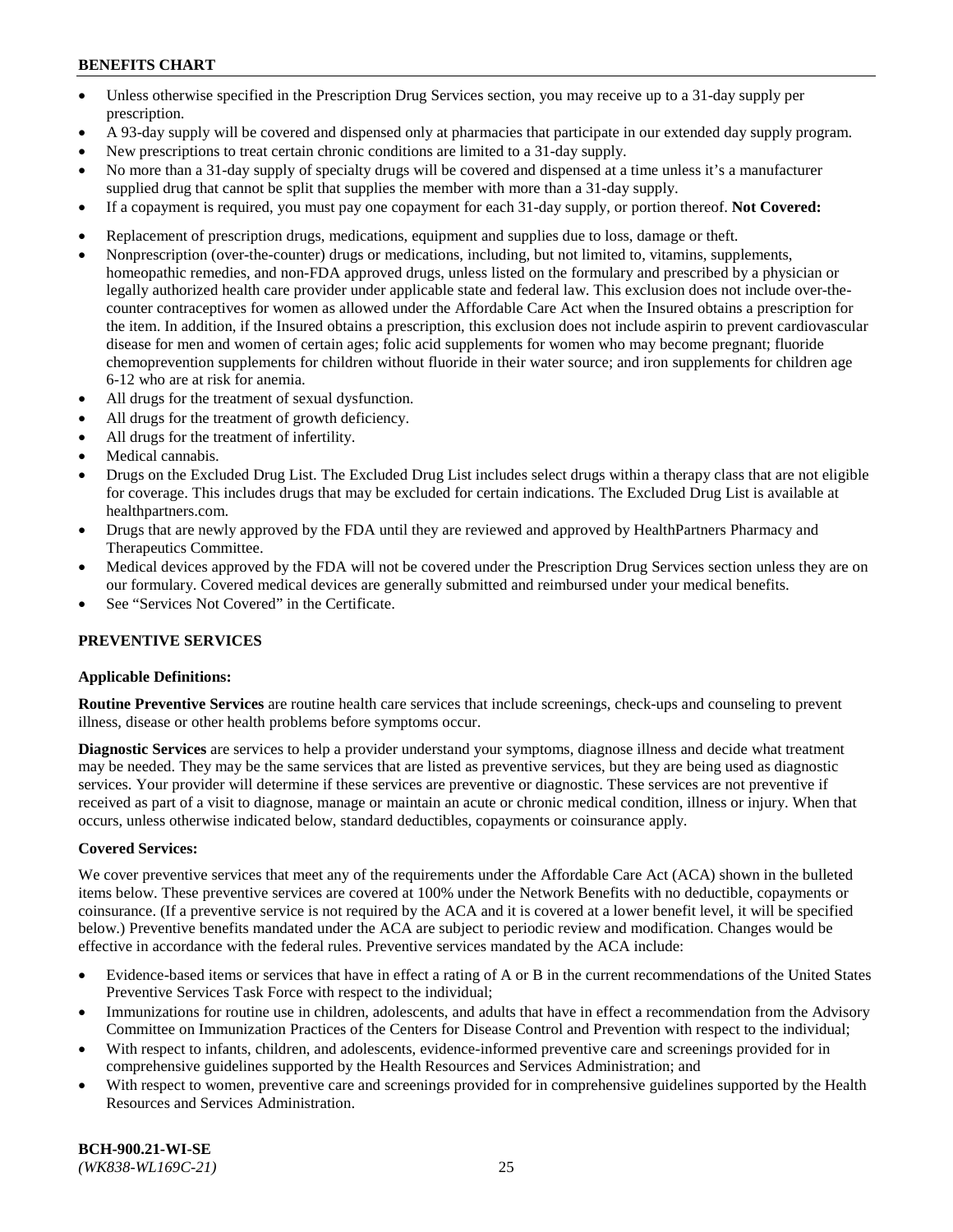Covered services are based on established medical policies, which are subject to periodic review and modification by the medical or dental directors. These medical policies (medical coverage criteria) are available by calling Member Services, or logging on to your "*my*HealthPartners" account at [healthpartners.com.](https://www.healthpartners.com/hp/index.html)

### **ACA and state mandated preventive services are covered as follows:**

**Routine Health Exams and Periodic Health Assessments.** A physician or health care provider will counsel you as to how often health assessments are needed based on age, sex and health status. This includes screening and counseling for tobacco cessation and all FDA approved tobacco cessation medications including over-the-counter drugs (as shown in the Prescription Drug Services section).

| <b>Network Benefits</b>                                     | <b>Non-Network Benefits</b>  |
|-------------------------------------------------------------|------------------------------|
| 100% of the charges incurred.<br>Deductible does not apply. | 50% of the charges incurred. |

**Child Health Supervision Services.** This includes pediatric preventive services such as newborn screenings, appropriate immunizations, developmental assessments and laboratory services appropriate to the age of the child from birth to 72 months and appropriate immunizations to age 18.

| Network Benefits                                            | Non-Network Benefits         |
|-------------------------------------------------------------|------------------------------|
| 100% of the charges incurred.<br>Deductible does not apply. | 50% of the charges incurred. |

### **Routine Prenatal Care and Exams**

| <b>Network Benefits</b>                                     | <b>Non-Network Benefits</b>  |
|-------------------------------------------------------------|------------------------------|
| 100% of the charges incurred.<br>Deductible does not apply. | 50% of the charges incurred. |

**Routine Postnatal Care.** This includes health exams, assessments, education and counseling relating to the period immediately after childbirth.

| Network Benefits                                            | <b>Non-Network Benefits</b>  |
|-------------------------------------------------------------|------------------------------|
| 100% of the charges incurred.<br>Deductible does not apply. | 50% of the charges incurred. |

**Routine Screening Procedures for Cancer.** This includes colorectal screening starting at age 50 and under age 50 for people at high risk of colorectal cancer. This also includes cancer screenings recommended by the USPSTF with an A or B rating. Women's preventive health services below describe additional routine screening procedures for cancer.

| <b>Network Benefits</b>                                     | Non-Network Benefits         |
|-------------------------------------------------------------|------------------------------|
| 100% of the charges incurred.<br>Deductible does not apply. | 50% of the charges incurred. |

**Professional Voluntary Family Planning Services.** This includes services to prevent or delay a pregnancy, including counseling and education. Services must be provided by a licensed provider.

| <b>Network Benefits</b>                                     | <b>Non-Network Benefits</b>   |
|-------------------------------------------------------------|-------------------------------|
| 100% of the charges incurred.<br>Deductible does not apply. | 150% of the charges incurred. |

### **Adult Immunizations**

| Network Benefits                                            | <b>Non-Network Benefits</b>  |
|-------------------------------------------------------------|------------------------------|
| 100% of the charges incurred.<br>Deductible does not apply. | 50% of the charges incurred. |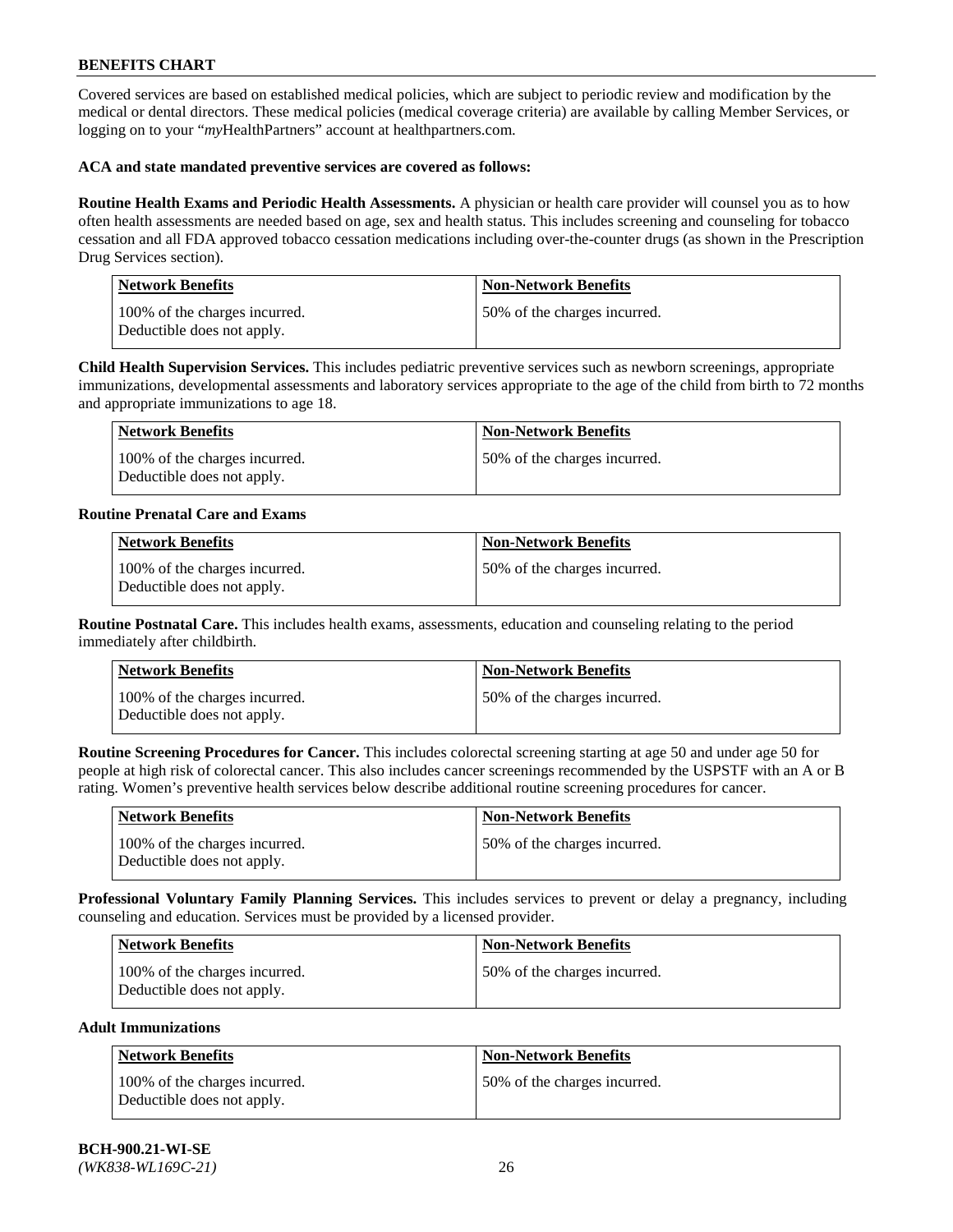**Women's Preventive Health Services.** This includes mammograms, screenings for cervical cancer (pap smears), breast pumps, human papillomavirus (HPV) testing, counseling for sexually transmitted infections, counseling and screening for human immunodeficiency virus (HIV), and all FDA approved contraceptive methods as prescribed by a doctor, sterilization procedures, education and counseling (see the Prescription Drug Services section for coverage of oral contraceptive drugs). We also provide genetic screening for BRCA if someone in your family has the gene or you have a diagnosis of cancer.

The U.S. Preventive Services Task Force (USPSTF) recommends screening mammography, with or without clinical breast examination (CBE), every 1-2 years for women aged 40 and older. For women age 50 and older, we cover an annual mammogram.

| Network Benefits                                            | <b>Non-Network Benefits</b>  |
|-------------------------------------------------------------|------------------------------|
| 100% of the charges incurred.<br>Deductible does not apply. | 50% of the charges incurred. |

**Obesity Screening and Management.** We cover obesity screening and counseling for all ages during a routine preventive care exam. If you are age 18 or older and have a body mass index of 30 or more, we also cover intensive obesity management to help you lose weight. Your primary care doctor can coordinate these services.

| Network Benefits                                            | <b>Non-Network Benefits</b>  |
|-------------------------------------------------------------|------------------------------|
| 100% of the charges incurred.<br>Deductible does not apply. | 50% of the charges incurred. |

**Preventive Medications.** We cover preventive medications currently recommended by USPSTF with an A or B rating if they are prescribed by your medical provider and they are listed on our formulary. Preventive medications are subject to periodic review and modification. Changes would be effective in accordance with the federal rules and reflected in our current medical coverage criteria for preventive care services.

| <b>Network Benefits</b>                                     | <b>Non-Network Benefits</b>  |
|-------------------------------------------------------------|------------------------------|
| 100% of the charges incurred.<br>Deductible does not apply. | 50% of the charges incurred. |

**In addition to any ACA or state mandated preventive services referenced above, we cover the following eligible services:**

### **Routine Eye and Hearing Exams**

| <b>Network Benefits</b>                                     | <b>Non-Network Benefits</b>  |
|-------------------------------------------------------------|------------------------------|
| 100% of the charges incurred.<br>Deductible does not apply. | 50% of the charges incurred. |

**Ovarian Cancer Surveillance Test for Women who are at Risk.** "At risk for ovarian cancer" means (1) having a family history that includes any of the following: one or more first-degree or second-degree relatives with ovarian cancer, clusters of female relatives with breast cancer or nonpolyposis colorectal cancer; or (2) testing positive for BRCA1 or BRCA2 mutations. "Surveillance test for ovarian cancer" means annual screening using CA-125 serum tumor marker testing, transvaginal ultrasound, pelvic examination or other proven ovarian screening tests currently being evaluated by the federal Food and Drug Administration or by the National Cancer Institute.

| <b>Network Benefits</b>                               | <b>Non-Network Benefits</b>                           |
|-------------------------------------------------------|-------------------------------------------------------|
| Coverage level is same as corresponding Network       | Coverage level is same as corresponding Non-Network   |
| Benefits, depending on type of service provided, such | Benefits, depending on type of service provided, such |
| as Diagnostic Imaging Services, Laboratory Services   | as Diagnostic Imaging Services, Laboratory Services   |
| or Office Visits for Illness or Injury, or Preventive | or Office Visits for Illness or Injury, or Preventive |
| Services.                                             | Services.                                             |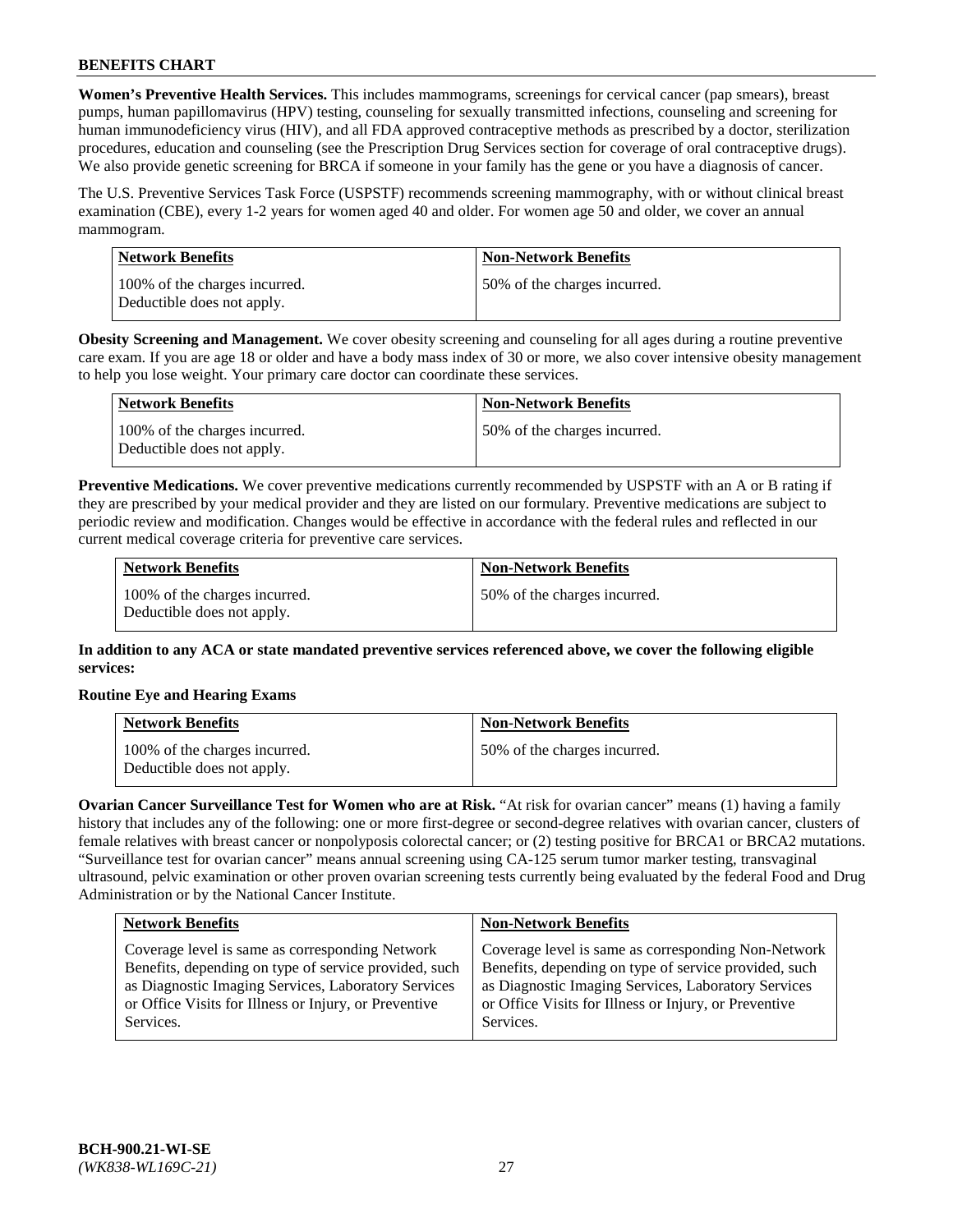### **Limitations:**

• Services are not preventive if received as part of a visit to diagnose, manage or maintain an acute or chronic medical condition, illness or injury. When that occurs, unless otherwise indicated above, standard deductibles, copayments or coinsurance apply.

### **Not Covered:**

See "Services Not Covered" in the Certificate.

### **TRANSPLANT SERVICES**

### **Applicable Definitions:**

**Autologous.** This is when the source of cells is from the individual's own marrow or stem cells.

**Allogeneic.** This is when the source of cells is from a related or unrelated donor's marrow or stem cells.

**Allogeneic Bone Marrow Transplant.** This is when the bone marrow is harvested from the related or unrelated donor and stored. The patient undergoes treatment which includes tumor ablation with high-dose chemotherapy and/or radiation. The bone marrow is reinfused (transplanted).

**Autologous Bone Marrow Transplant.** This is when the bone marrow is harvested from the individual and stored. The patient undergoes treatment which includes tumor ablation with high-dose chemotherapy and/or radiation. The bone marrow is reinfused (transplanted).

**Autologous/Allogeneic Stem Cell Support.** This is a treatment process that includes stem cell harvest from either bone marrow or peripheral blood, tumor ablation with high-dose chemotherapy and/or radiation, stem cell reinfusion, and related care. Autologous/allogeneic bone marrow transplantation and high dose chemotherapy with peripheral stem cell rescue/support are considered to be autologous/allogeneic stem cell support.

**Designated Transplant Center.** This is any health care provider, group or association of health care providers designated by us to provide services, supplies or drugs for specified transplants for our Insureds.

**Transplant Services.** This is transplantation (including retransplants) of the human organs or tissue listed below, including all related post-surgical treatment, follow-up care and drugs and multiple transplants for a related cause. Transplant services do not include other organ or tissue transplants or surgical implantation of mechanical devices functioning as a human organ, except surgical implantation of an FDA approved Ventricular Assist Device (VAD) or total artificial heart, functioning as a temporary bridge to heart transplantation.

Prior authorization is required prior to consultation to support coordination of care and benefits.

### **Covered Services:**

We cover eligible transplant services (as defined above) while you are covered under the Certificate. Transplants that will be considered for coverage are limited to the following:

- Kidney transplants for end-stage disease.
- Cornea transplants for end-stage disease.
- Heart transplants for end-stage disease.
- Lung transplants or heart/lung transplants for: (1) primary pulmonary hypertension; (2) Eisenmenger's syndrome; (3) endstage pulmonary fibrosis; (4) alpha 1 antitrypsin disease; (5) cystic fibrosis; and (6) emphysema.
- Liver transplants for: (1) biliary atresia in children; (2) primary biliary cirrhosis; (3) post-acute viral infection (including hepatitis A, hepatitis B antigen e negative and hepatitis C) causing acute atrophy or post-necrotic cirrhosis; (4) primary sclerosing cholangitis; (5) alcoholic cirrhosis; and (6) hepatocellular carcinoma.
- Allogeneic bone marrow transplants or peripheral stem cell support associated with high dose chemotherapy for: (1) acute myelogenous leukemia; (2) acute lymphocytic leukemia; (3) chronic myelogenous leukemia; (4) severe combined immunodeficiency disease; (5) Wiskott-Aldrich syndrome; (6) aplastic anemia; (7) sickle cell anemia; (8) non-relapsed or relapsed non-Hodgkin's lymphoma; (9) multiple myeloma; and (10) testicular cancer.
- Autologous bone marrow transplants or peripheral stem cell support associated with high-dose chemotherapy for: (1) acute leukemias; (2) non-Hodgkin's lymphoma; (3) Hodgkin's disease; (4) Burkitt's lymphoma; (5) neuroblastoma; (6) multiple myeloma; (7) chronic myelogenous leukemia; and (8) non-relapsed non-Hodgkin's lymphoma.
- Pancreas transplants for simultaneous pancreas-kidney transplants for diabetes, pancreas after kidney, living related segmental simultaneous pancreas kidney transplantation and pancreas transplant alone.

**BCH-900.21-WI-SE**  *(WK838-WL169C-21)* 28